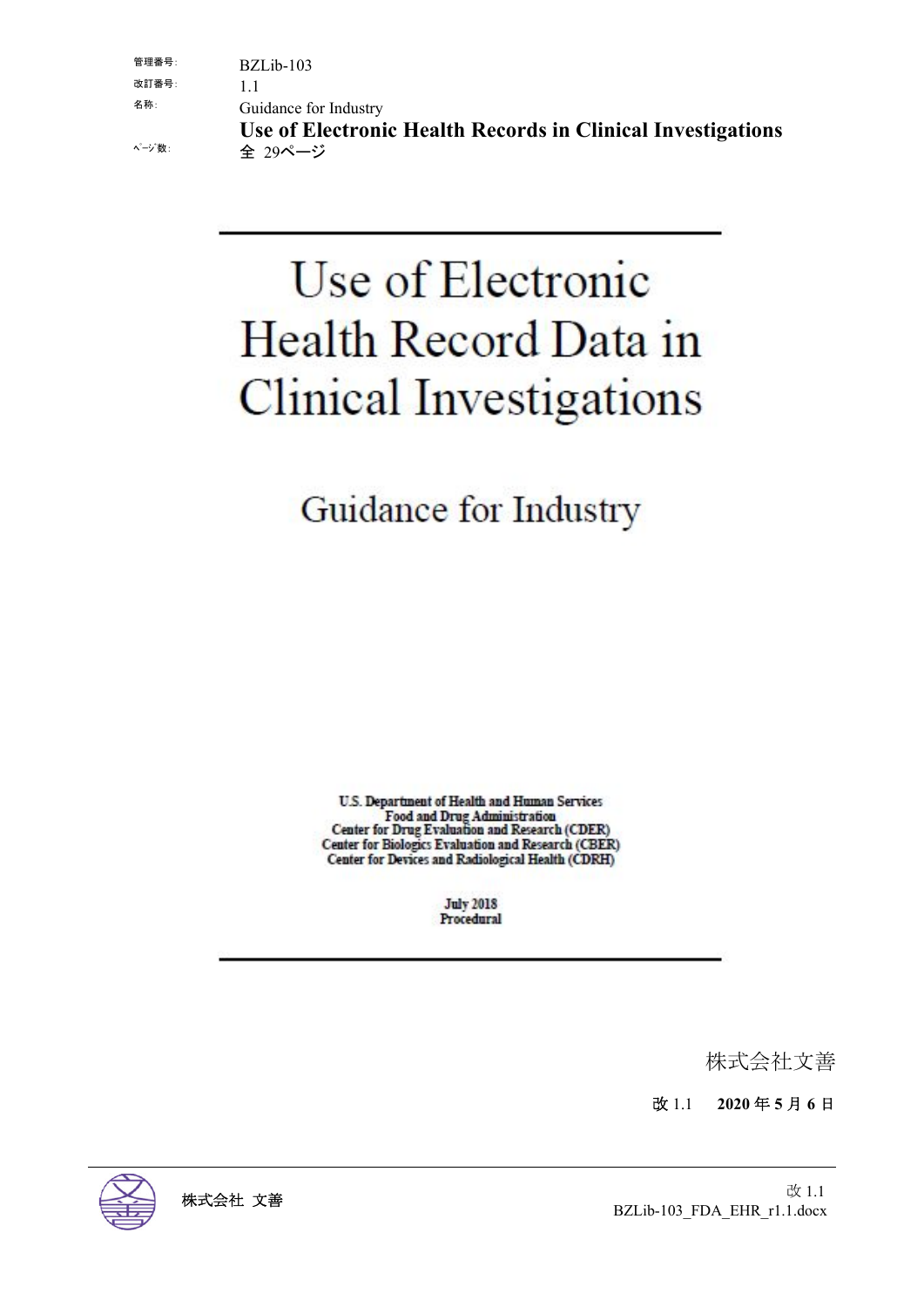本書は、FDA が発行した英語原文を株式会社文善にて和文翻訳したものです。 翻訳文はできるだけ英語原文に忠実になるよう努めましたが、あくまでも英語原文を正と するものです。本書は規制の理解を補助する目的で作成したものであり、株式会社文善は 翻訳文に誤りがないことについて保証いたしません。

原文の内容をご自身で必ず確認してください。株式会社文善は、本書を利用したことに起 因して、何らかの損害が生じたとしても、これについては一切の責任を負いません。

本書に記載の翻訳文については、事前に株式会社文善の書面による許可がある場合を除 き、複製、複写その他いかなる方法による複写、及び引用、転載も禁止とさせていただき ます。

本書に含まれる内容は、予告なしに変更されることがあります。

本書を含め、株式会社文善のサイト(https://bunzen.co.jp)では、電磁的記録/電子署名等に 関する規制やガイダンスの翻訳を掲載しています。

本書、株式会社文善のサービス等への質問、コメント等は info1@bunzen.co.jp にお寄せく ださい。

【本書の表記について】

文脈に応じ説明を補足した場合、〔 〕内にそれを記述しています。

訳者による注記は段落末尾に【訳注】として追記しています。

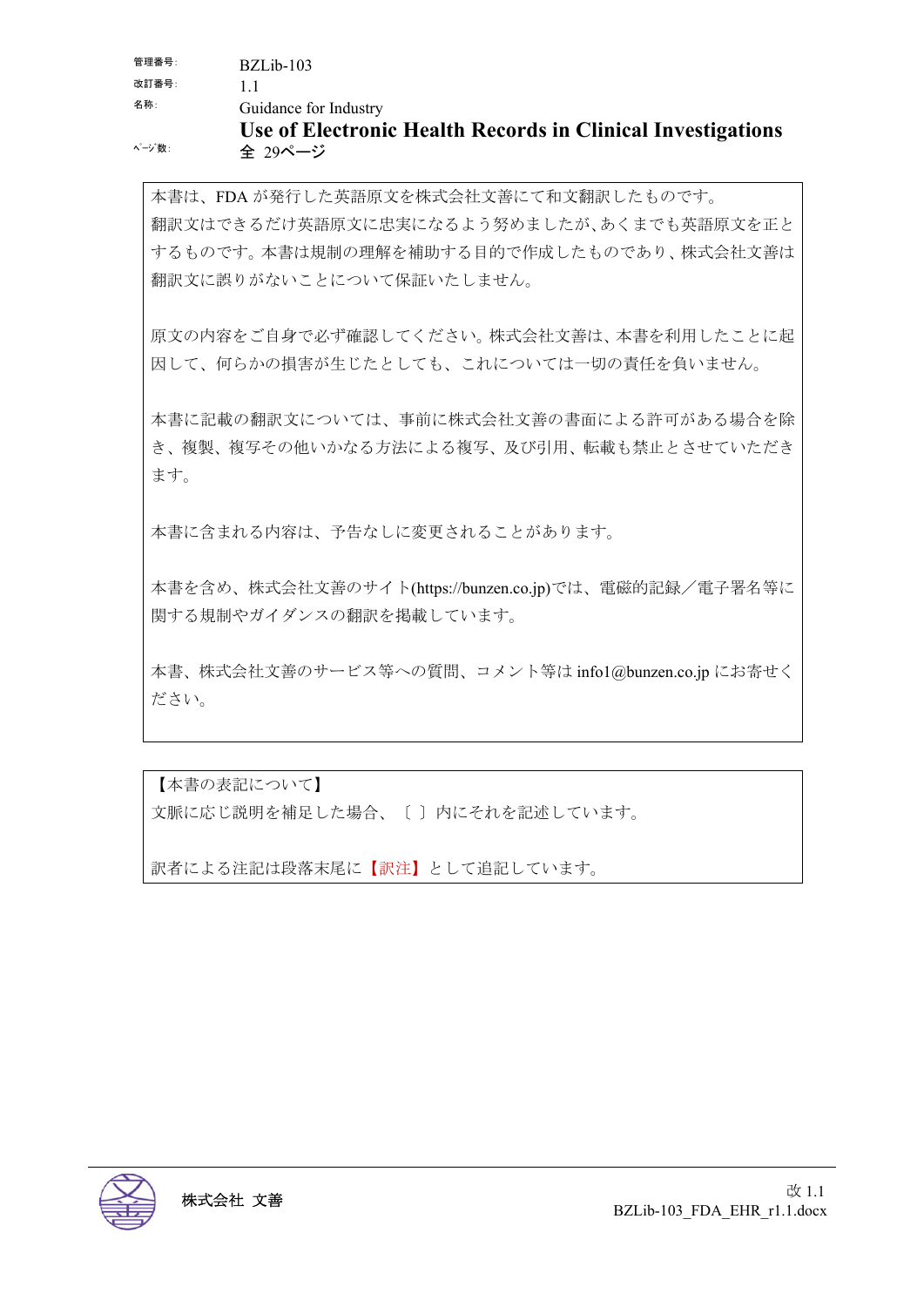## 目次

| П.                                                                                     |
|----------------------------------------------------------------------------------------|
|                                                                                        |
| Potential Advantages of the Use of EHRs in Clinical Investigations EHR を治験で利用する潜在的なメリッ |
|                                                                                        |
| IV. INTEROPERABILITY AND INTEGRATION OF SYSTEMS システムの相互運用性と統合8                         |
| A.                                                                                     |
| <b>B.</b>                                                                              |
| C.                                                                                     |
| D.                                                                                     |
| V. BEST PRACTICES FOR USING EHRs IN CLINICAL INVESTIGATIONS EHR を治験に利用する場              |
|                                                                                        |
| Use of Health Information Technology Certified by ONC ONC 認証された医療 IT の利用 15<br>A.      |
| Use of EHR Systems Not Certified by ONC ONC 認証のない EHR システムの利用  16<br><b>B.</b>         |
| C.                                                                                     |
| $\mathfrak{1}.$                                                                        |
| 2.                                                                                     |
| D.                                                                                     |
| E.                                                                                     |
| VI. INSPECTION, RECORDKEEPING, AND RECORD RETENTION REQUIREMENTS 查察、記録取                |
|                                                                                        |
|                                                                                        |

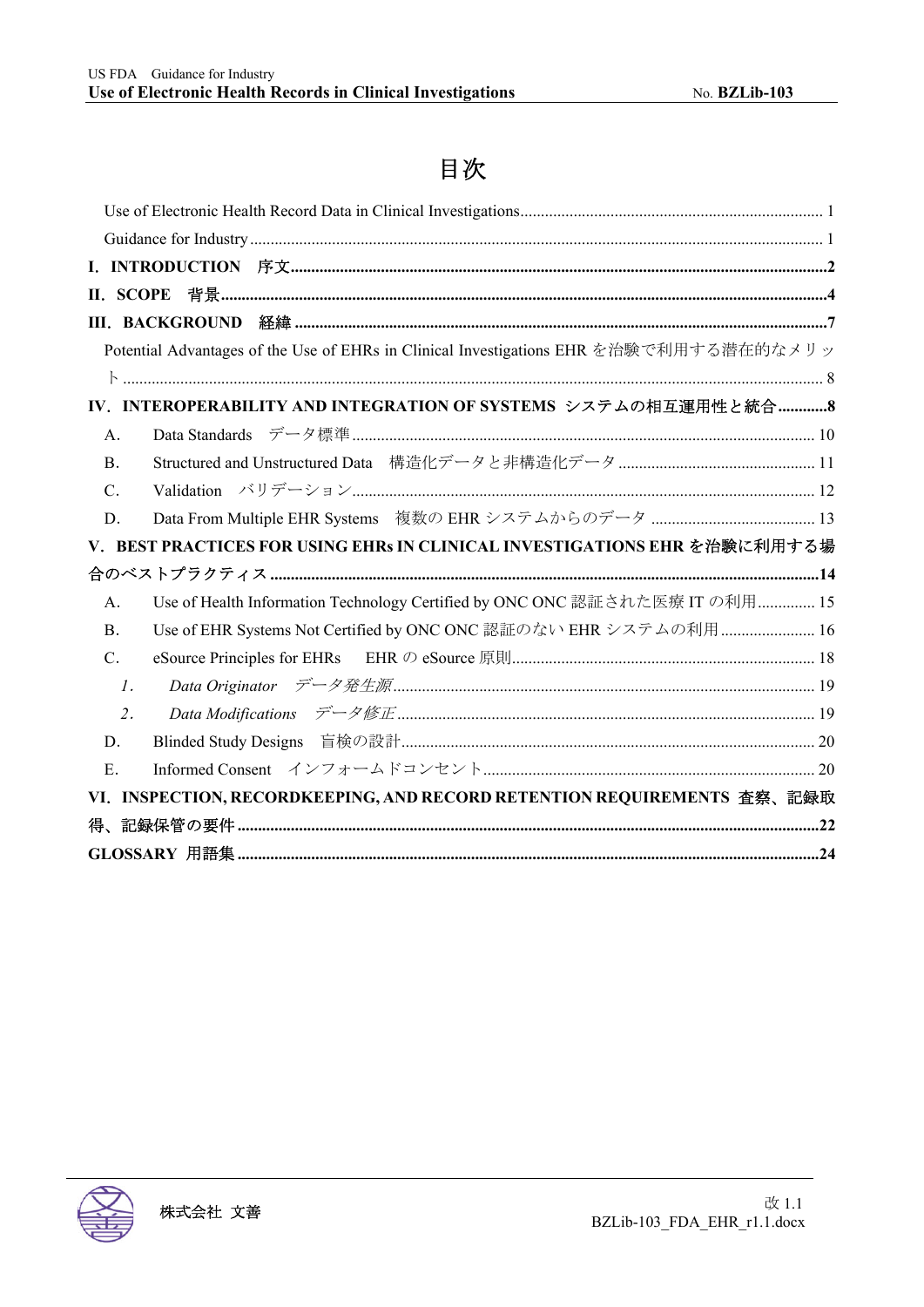## Use of Electronic Health Record Data in Clinical Investigations Guidance for Industry1

| This guidance represents the current thinking of the | 本ガイダンスは当該トピックについて、食品医    |
|------------------------------------------------------|--------------------------|
| Food and Drug Administration (FDA or Agency) on      | 薬品局 (FDA) の現在の考え方を示すものであ |
| this topic. It does not establish any rights for any | る。本ガイダンスは、いかなる者に対して、い    |
| person and is not binding on FDA or the public.      | かなる権利を与えたりするものではなく、また    |
| You can use an alternative approach if it satisfies  | FDA や公衆を拘束するものではない。適用され  |
| the requirements of the applicable statutes and      | る法令及び規制の要件を満たす限り、本ガイダ    |
| regulations. To discuss an alternative approach,     | ンスで示された方法に代わる方法を用いてもよ    |
| contact the FDA office responsible for this guidance | い。代替方法に関する相談については、表紙に    |
| as listed on the title page.                         | 挙げた本ガイダンスに責任を持つ FDA スタッ  |
|                                                      | フに連絡されたい。                |

本ガイダンスは CDER の Office of Medical Policy 及び Office of Translational Sciences が、FDA の CBER、 CDRH 及び ORA と協力し、作成したものである。本ガイダンスの作成に当たっては HHS の ONC とも協議 した。



<sup>&</sup>lt;sup>1</sup> This guidance has been prepared by the Office of Medical Policy and the Office of Translational Sciences in the Center for Drug Evaluation and Research in cooperation with the Center for Biologics Evaluation and Research and the Center for Devices and Radiological Health at the Food and Drug Administration. This guidance was developed in consultation with the Office of the National Coordinator for Health Information Technology (ONC) at the Department of Health and Human Services (HHS).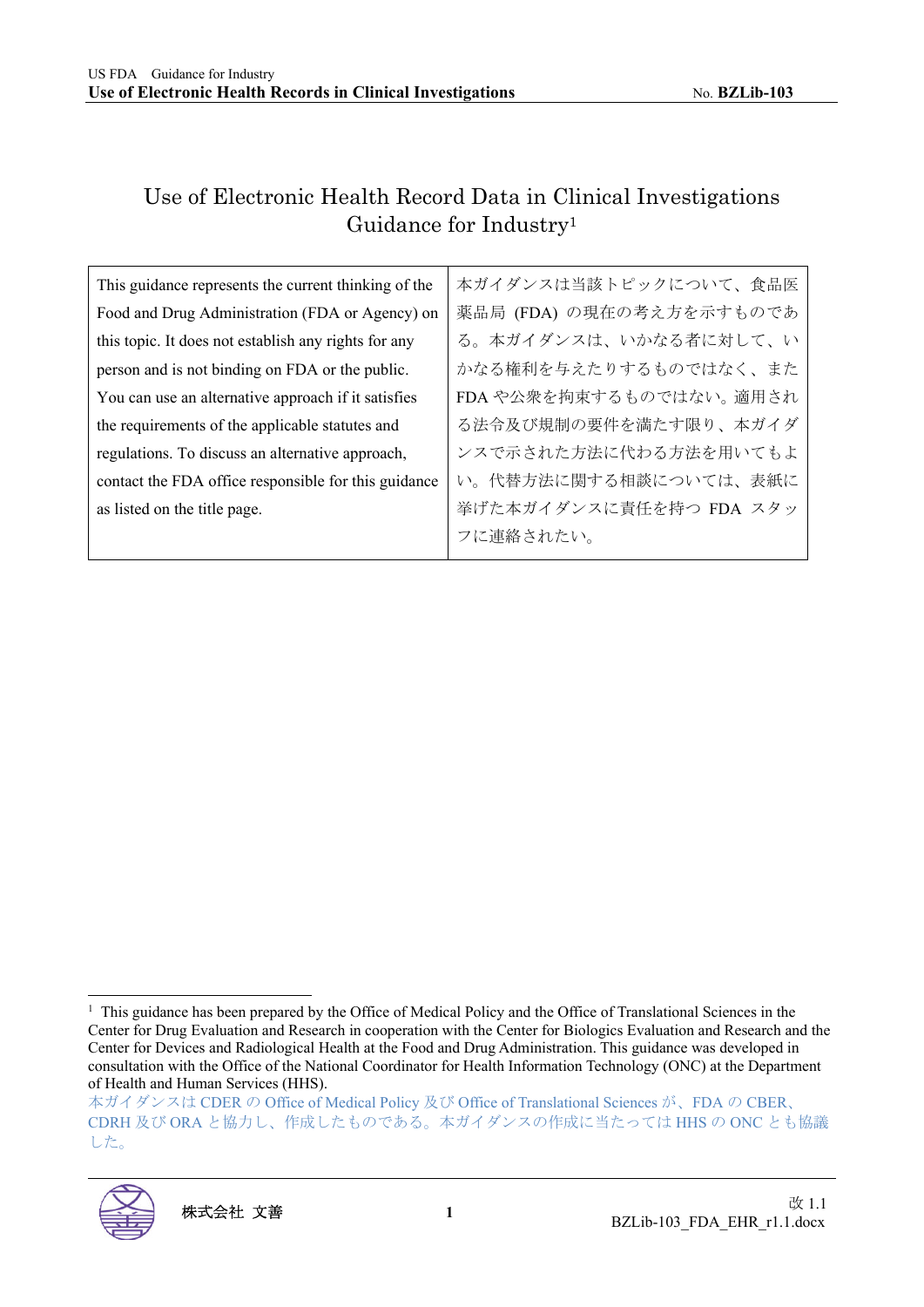#### Ⅰ.**INTRODUCTION** 序文

| 本ガイダンスは、FDA 規制下で行われ治験 <sup>2</sup> に         |
|----------------------------------------------|
| おいて Electronic Health Record (EHR)データを       |
| 利用する治験依頼者、治験責任医師、CRO、                        |
| 治験審査委員会(IRB)、他の関係者向けのガイ                      |
| ダンスである。本ガイダンスにおいて、<br><b>FEHR</b>            |
| システム」 <sup>3</sup> は患者個人の健康記録を持つ電子           |
| 的なプラットフォームの意味で用いる。EHR                        |
| は一般的に医療ケア提供者、医療ケア組織及び                        |
| 医療ケア機関により維持管理され、医療ケアの                        |
| 提供に用いられる。EHR システムは、医療機                       |
| 器、及び患者の医療ケアに係わる複数の医療ケ                        |
| ア提供者から、リアルタイムに得られる電子的                        |
| な医療ケア情報を統合する目的で用いることも                        |
| ある。                                          |
| 【訳注】 clinical investigation、 clinical study、 |
| clinical trial、trial、research はすべて「治験」       |
| と訳した。また clinical investigator、investigator   |
| はすべて「治験責任医師」と訳した。                            |
|                                              |

FDA の clinical investigation の規制としての定義は 21 CFR 50.3(c), 56.102(c), and 312.3(b)を参照のこと。また investigation の規制としての定義は 21 CFR 812.3(h)を参照のこと。

本ガイダンスで用いる用語については末尾の Glossary for definitions を参照のこと。太字で斜体字の単語は Glossary で定義されている。【訳注】和訳では用語を「」で囲んだ。



<sup>&</sup>lt;sup>2</sup> For FDA's regulatory definitions of a clinical investigation, see 21 CFR 50.3(c), 56.102(c), and 312.3(b). For FDA's regulatory definition of an investigation, see 21 CFR 812.3(h).

<sup>&</sup>lt;sup>3</sup> See the Glossary for definitions and usage of specific terms used throughout this guidance. Words and phrases in bold italics are defined in the Glossary.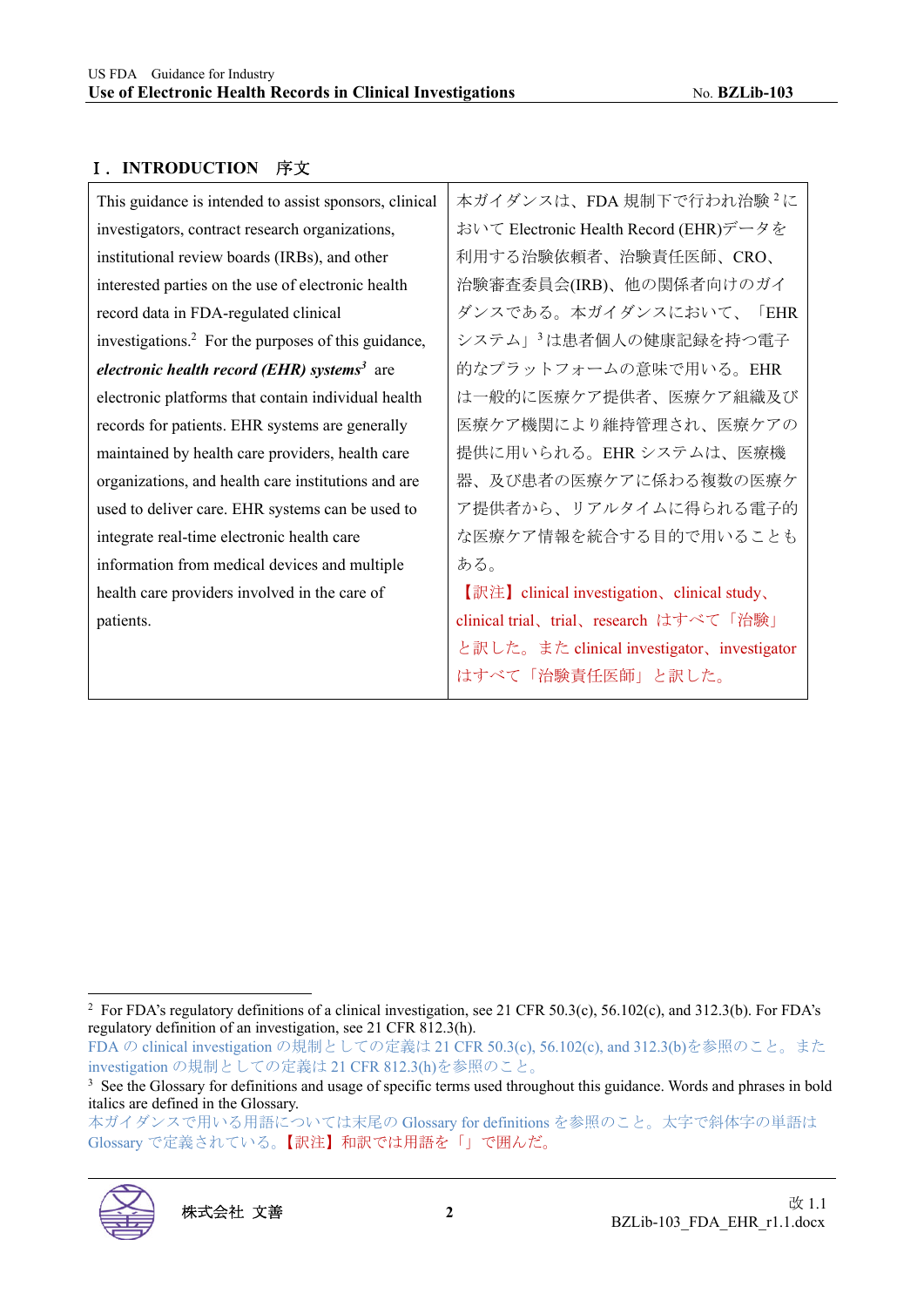| For the purposes of this guidance, an $EHR$ is an      | 本ガイダンスにおいて「EHR」は EHR システ         |
|--------------------------------------------------------|----------------------------------|
| individual patient record contained within the EHR     | ム内にある個々の患者記録の意味で用いる。             |
| system. A typical individual EHR may include a         | EHRの典型的な例としては、患者の治療歴、            |
| patient's medical history, diagnoses, treatment        | 診断、治療計画、予防接種、アレルギー、放射            |
| plans, immunization dates, allergies, radiology        | 線画像、薬局記録、検査・試験結果等がある。            |
| images, pharmacy records, and laboratory and test      | 本ガイダンスでは、広義の EHR システムの定          |
| results. This guidance uses broad definitions of       | 義を用い、様々なタイプの EHR や EHR システ       |
| EHRs and EHR systems to be inclusive of many           | ムを範囲に含めている 4。                    |
| different types of EHRs and EHR systems. <sup>4</sup>  |                                  |
| This guidance provides recommendations on:             | 本ガイダンスでは以下を行ううえでの推奨事項            |
| Deciding whether and how to use EHRs as a              | を示す。                             |
| source of data in clinical investigations              | ● 治験において EHR を原データとして利用          |
| Using EHR systems that are interoperable with          | できるか、どうすれば利用できるか、の判              |
| electronic data capture (EDC) systems in               | 断                                |
| clinical investigations                                | 治験における「EDC システム」と相互運用            |
| Ensuring the quality and integrity of EHR data         | 性の有る EHR システムの利用                 |
| collected and used as <i>electronic source data</i> in | 治験における「電子原データ」として収<br>$\bullet$  |
| clinical investigations                                | 集·利用される EHR データの品質と完全            |
| Ensuring that the use of EHR data collected and        | 性の確保                             |
| used as electronic source data in clinical             | 治験における電子原データとして収集・利<br>$\bullet$ |
| investigations meets FDA's inspection,                 | 用される EHR データの利用が、FDA の査          |
| recordkeeping, and record retention                    | 察、記録取得、記録保管に関する要件を満              |
| requirements <sup>5</sup>                              | たすことの保証5                         |
|                                                        |                                  |

FDA は本ガイダンスの EHR の定義は、他のガイダンスの定義とは異なることは承知している。

<sup>&</sup>lt;sup>5</sup> For inspection requirements and principal recordkeeping requirements for clinical investigators who develop human drugs and biological products, see 21 CFR 312.62 and 312.68. For medical devices, see 21 CFR 812.140 and 812.145. 人薬及び生物製剤の開発を行う治験責任医師向けの査察の要件及び主要な記録取得の要件は 21 CFR 312.62 and 312.68 を参照のこと。医療機器については 21 CFR 812.140 と 812.145 を参照のこと。



<sup>4</sup> We note that this definition of EHRs may not be consistent with the definition for EHRs published in other guidance documents.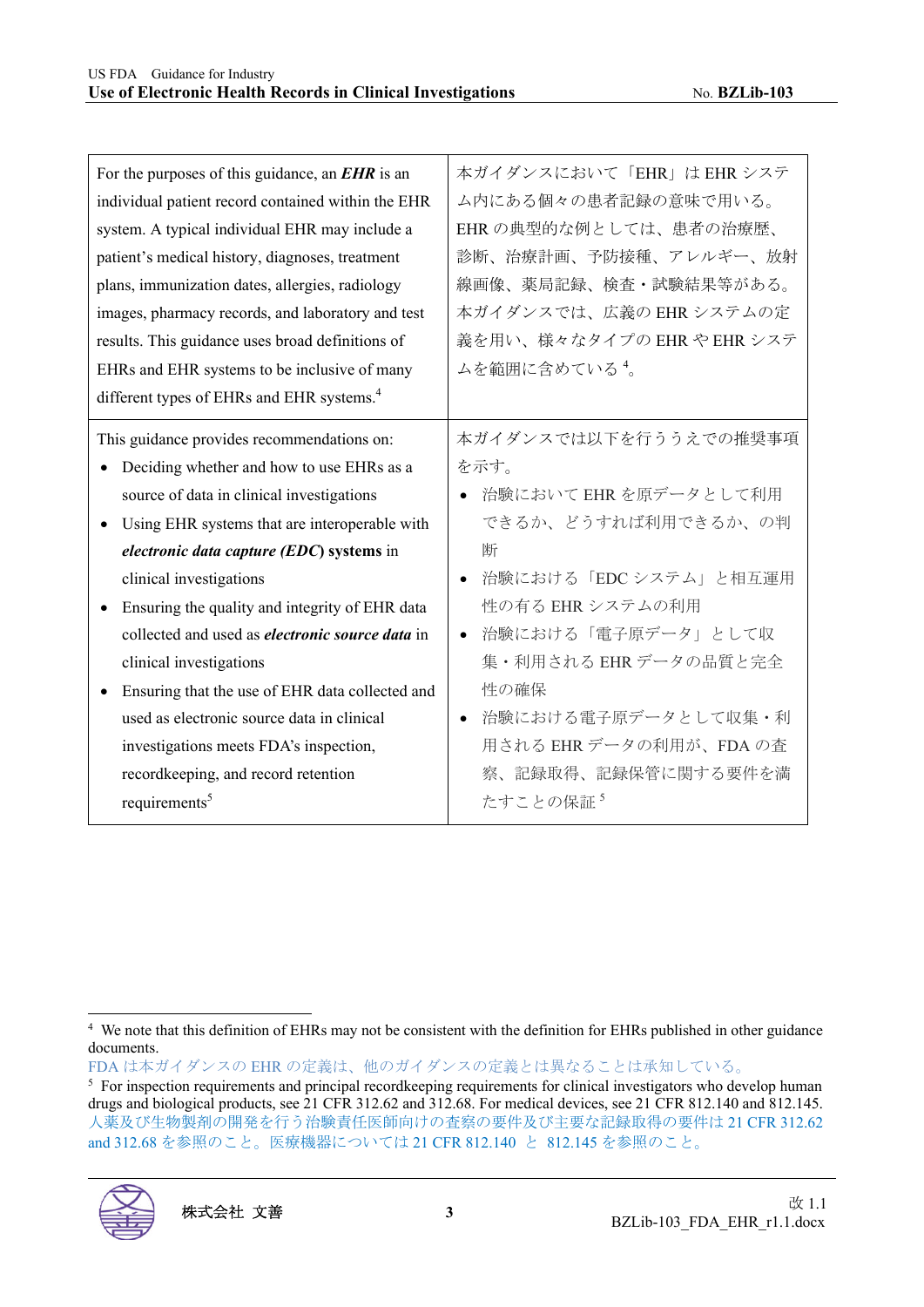| In an effort to modernize and streamline clinical<br>investigations, the goals of this guidance are to:<br>Facilitate the use of EHR data in clinical<br>investigations<br>Promote the interoperability of EHR and EDC<br>systems | 本ガイダンスは治験を近代化し、合理化するた<br>めに、以下を目標とする。<br>治験における EHR データの利用を促進す<br>る。<br>EHR と EDC システムの相互運用性を促進<br>する。 |
|-----------------------------------------------------------------------------------------------------------------------------------------------------------------------------------------------------------------------------------|--------------------------------------------------------------------------------------------------------|
| In general, FDA's guidance documents do not                                                                                                                                                                                       | 一般的に FDA のガイダンス文書は法的に執行                                                                                |
| establish legally enforceable responsibilities.                                                                                                                                                                                   | する責任を確立するものではない。むしろ、ガ                                                                                  |
| Instead, guidances describe the Agency's current                                                                                                                                                                                  | イダンスは、当該トピックに関し、FDAの現在                                                                                 |
| thinking on a topic and should be viewed only as                                                                                                                                                                                  | の考え方を記載するものであり、規制又は法的                                                                                  |
| recommendations, unless specific regulatory or                                                                                                                                                                                    | な要件が指定されていない限り、単なる推奨事                                                                                  |
| statutory requirements are cited. The use of the                                                                                                                                                                                  | 項として理解すべきである。FDA のガイダンス                                                                                |
| word <i>should</i> in Agency guidances means that                                                                                                                                                                                 | における should という単語は、何かを提案又は                                                                             |
| something is suggested or recommended, but not                                                                                                                                                                                    | 推奨していることを意味しており、要求してい                                                                                  |
| required.                                                                                                                                                                                                                         | るわけではない。                                                                                               |
|                                                                                                                                                                                                                                   | 【訳注】should は「~する必要がある」 又は 「~                                                                           |
|                                                                                                                                                                                                                                   | すべきである」と訳した。                                                                                           |

#### Ⅱ.**SCOPE** 背景

| 本ガイダンスで述べる推奨事項は EHR データ |
|-------------------------|
| を利用する以下の場面に適用される。       |
| 人薬・生物製剤、医療機器、及び複合製品     |
| の前向き治験。診療現場において実施され     |
|                         |
|                         |
|                         |
|                         |

<sup>6</sup> Conclusions about the risks and benefits of medical products drawn from data, including EHR data, collected in routine clinical practice settings (i.e., outside of typical clinical research settings) are sometimes referred to as real world evidence. Such conclusions may be used to inform regulatory decision making, specifically in the approval of new indications for approved drugs and to satisfy post-approval study requirements. This guidance, which is intended to assist interested parties on the use of EHR data in FDA-regulated clinical investigations, satisfies, in part, the mandate under the 21st Century Cures Act (Cures Act) (Public Law 114-255) to issue guidance about the use of real world evidence in regulatory decision making. See Section 3022 of the Cures Act. See also 21 U.S.C. 355g. For more information on real world evidence, see Sherman RE, Anderson SA, Dal Pan GJ, et al., "Real-World Evidence – What is it and what can it tell us." N Engl J Med 2016; 375:2293–2297.

日常の診療現場(すなわち一般的な治験環境の外)で収集されたデータ(EHR データを含む)から得られ た医薬品のリスクとベネフィットについての結論は、real world evidence (RWE)と呼ばれることもある。特に

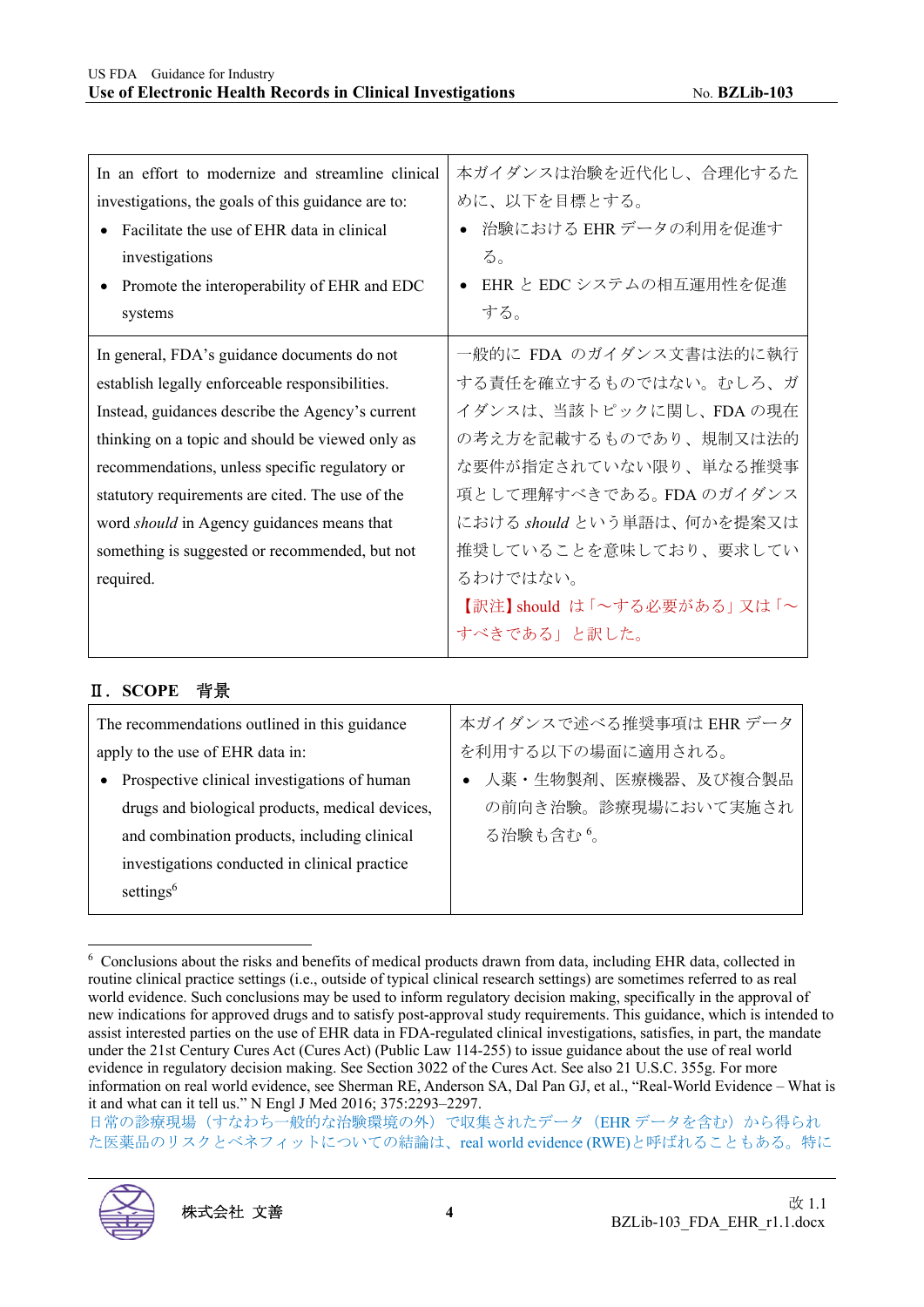| Foreign clinical studies not conducted under an<br>investigational new drug application (IND) or an<br>investigational device exemption (IDE) that are<br>submitted to FDA in support of an application<br>for the marketing approval of a medical product <sup>7</sup><br>(see 21 CFR 312.120, 314.106, and 814.15)                                      | 海外の治験で、IND、又はIDEのもとで実<br>施されず、かつ医療製品の marketing<br>approval 申請のために FDA に提出される<br>もの <sup>7</sup> (21 CFR 312.120, 314.106 及び<br>814.15 参照)                 |
|-----------------------------------------------------------------------------------------------------------------------------------------------------------------------------------------------------------------------------------------------------------------------------------------------------------------------------------------------------------|------------------------------------------------------------------------------------------------------------------------------------------------------------|
| This guidance applies to data obtained from EHRs<br>and EHR clinical data warehouses that store and<br>integrate EHR data.                                                                                                                                                                                                                                | 本ガイダンスは、EHR及び (EHRデータを格<br>納·統合する) EHR 臨床データウェアハウス<br>から収集されるデータに適用される。                                                                                    |
| The Office of the National Coordinator for Health<br>Information Technology (ONC) at the Department<br>of Health and Human Services (HHS) has adopted<br>use of the broader term <i>health IT</i> in the ONC Health<br>Information Technology (Health IT) Certification                                                                                   | HHS配下にあるONCは、「医療IT」という用<br>語をONC Health Information Technology<br>(Health IT) Certification Programにおいて広範<br>な意味で用いており、EHRの他に電子データ<br>を生成する他の形式の医療ITも含めている |
|                                                                                                                                                                                                                                                                                                                                                           |                                                                                                                                                            |
| Program that includes EHRs and other forms of<br>health IT that provide electronic data. <sup>8</sup> Other forms<br>of health IT may include mobile and telehealth<br>technology, medical devices and remote monitoring<br>devices, assistive technologies, and sensors. This<br>guidance does not apply to data from these other<br>forms of health IT. | 8. 他の形態の医療ITとしては、モバイル、<br>遠隔医療技術、医療機器、遠隔監視機器、支<br>援技術、センサーが含まれる。 本ガイダン<br>スでは、〔EHR以外の〕他の医療ITからのデ<br>ータには適用されない。                                            |

承認済み医療製品の新効用の承認で、市販後調査の要件を満たすために、FDA の規制上の意思決定へのイ ンプットとしてこのような結論を利用してもよい。本ガイダンスは FDA 規制下にある治験において EHR デ ータの利用を支援するためのものであり、規制上の意思決定に RWE を用いるガイダンスを発行すること は、21st Century Cures Act (Cures Act) (Public Law 114-255)の要求を満たすことにもなる。Section 3022 of the Cures Act. See also 21 U.S.C. 355g を参照のこと。RWE についてさらに知りたい場合は、Sherman RE, Anderson SA, Dal Pan GJ, et al. , "Real-World Evidence – What is it and what can it tell us." N Engl J Med 2016; 375:2293–2297 を参照のこと。

HHS の最終規則"2015 Edition Health Information Technology (Health IT) Certification Criteria, 2015 Edition Base Electronic Health Record (EHR) Definition, and ONC Health IT Certification Program Modifications," published



 $<sup>7</sup>$  For the purposes of this guidance, all references to medical products include human drugs and biological products,</sup> medical devices, and combination products that are regulated by CDER, CBER, or CDRH. 本ガイダンスにおいて、医療製品は、CDER、CBER、CDRH により監督される人薬・生物製剤、医療機 器、及び複合製品を意味する。

<sup>8</sup> See the HHS final rule "2015 Edition Health Information Technology (Health IT) Certification Criteria, 2015 Edition Base Electronic Health Record (EHR) Definition, and ONC Health IT Certification Program Modifications," published October 16, 2015 (80 FR 62602 at 62602). Also, see the Federal Health IT Strategic Plan (2015 - 2020) at at https://www.healthit.gov/policy-researchers-implementers/health-it-strategic-planning.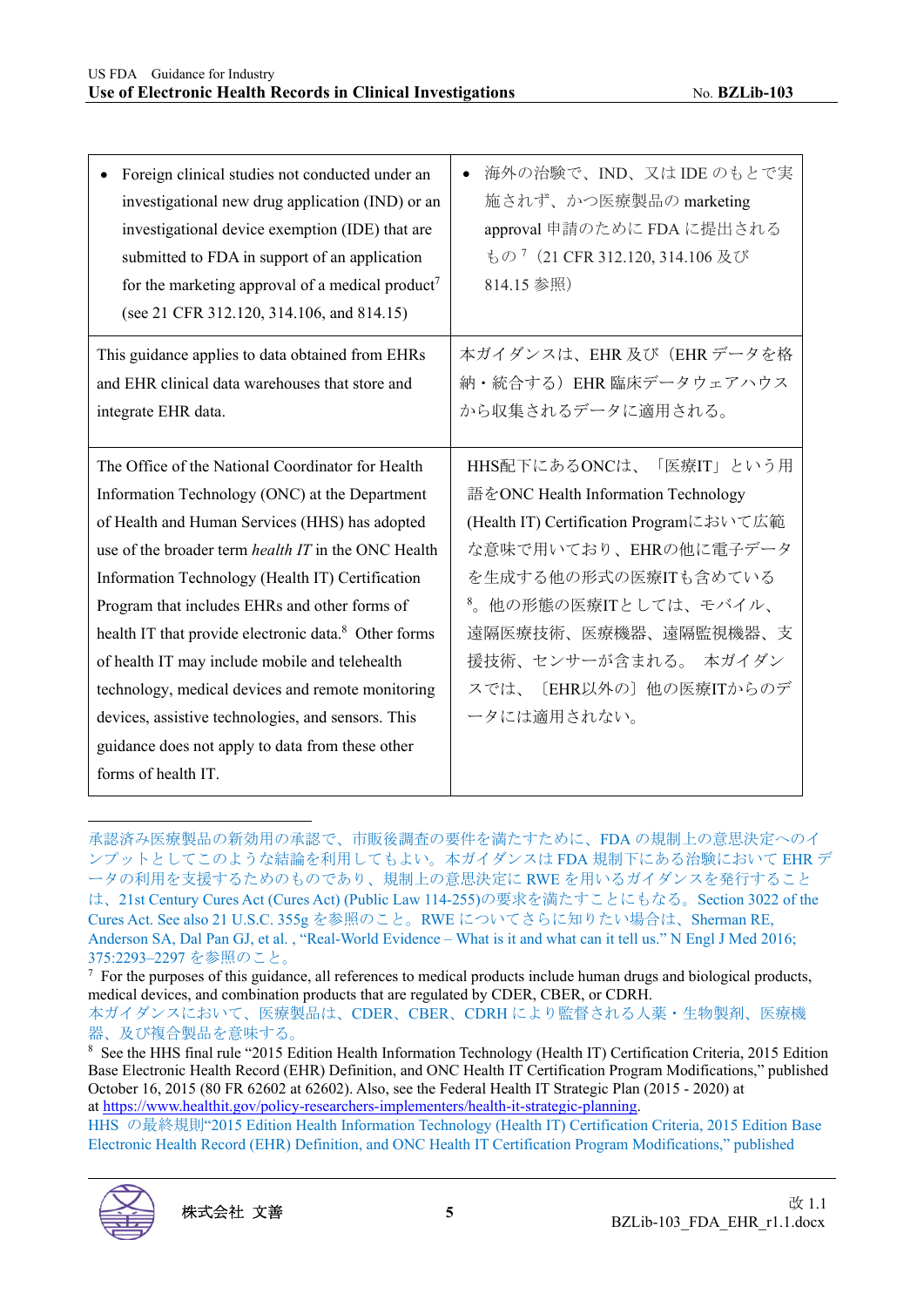| In addition, this guidance does not apply to the |                                                          |              | 本ガイダンスは、次の場合にも適用されな         |
|--------------------------------------------------|----------------------------------------------------------|--------------|-----------------------------|
| following:                                       |                                                          | $V_{\alpha}$ |                             |
|                                                  | The use of EHR data in post-marketing                    | $\bullet$    | 薬物曝露に関連する有害事象及びリスクを         |
|                                                  | observational pharmacoepidemiologic studies              |              | 評価するために設計された、又はそのよう         |
|                                                  | designed to assess adverse events and risks              |              | な研究のために既存の仮説を検証するよう         |
|                                                  | associated with drug exposure or designed to test        |              | に設計された、市販後の薬局疫学的研究に         |
|                                                  | prespecified hypotheses for such studies <sup>9</sup>    |              | おける EHR データの利用 <sup>9</sup> |
|                                                  | The use of EHR data to evaluate feasibility of           |              | ● EHR データの治験デザインの実現可能性      |
|                                                  | the trial design or as a recruitment tool for            |              | を評価するための利用、又は治験のための         |
|                                                  | clinical investigations $10$                             |              | 被験者募集ツールとしての利用10            |
|                                                  | Data collected for <i>registries</i> and natural history |              | 「レジストリ」及び自然史研究のために収         |
|                                                  | studies                                                  |              | 集されたデータ                     |

https://www.fda.gov/RegulatoryInformation/Guidances/default.htm を参照のこと。

https://www.fda.gov/RegulatoryInformation/Guidances/ucm126428.htm から入手できる guidance for institutional review boards and clinical investigators Recruiting Study Subjects — Information Sheet を参照のこと。



October 16, 2015 (80 FR 62602 at 62602)を参照のこと。また、https://www.healthit.gov/policy-researchersimplementers/health-it-strategic-planning の Federal Health IT Strategic Plan (2015 - 2020) も参照のこと。

<sup>9</sup> When using EHR data for postmarketing observational pharmacoepidemiologic studies designed to assess the risks associated with a drug exposure, sponsors should follow the recommendations in the guidance for industry and FDA staff Best Practices for Conducting and Reporting Pharmacoepidemiologic Safety Studies Using Electronic Healthcare Data. We update guidances periodically. For the most recent version of a guidance, check the FDA guidance web page at https://www.fda.gov/RegulatoryInformation/Guidances/default.htm.

薬物曝露に関連するリスクを評価するために市販後の薬局疫学的に EHR データを利用する場合、治験依頼 者は guidance for industry and FDA staff Best Practices for Conducting and Reporting Pharmacoepidemiologic Safety Studies Using Electronic Healthcare Data に従うべきである。FDA はガイダンスを定期的に更新している。ガイ ダンスの最新版については FDA ガイダンスの Web ページ

<sup>&</sup>lt;sup>10</sup> For more information on the use of EHR data as a recruitment tool for clinical investigations, see the guidance for institutional review boards and clinical investigators Recruiting Study Subjects — Information Sheet, available at https://www.fda.gov/RegulatoryInformation/Guidances/ucm126428.htm. 治験の被験者募集ツールとして EHR データを用いる件については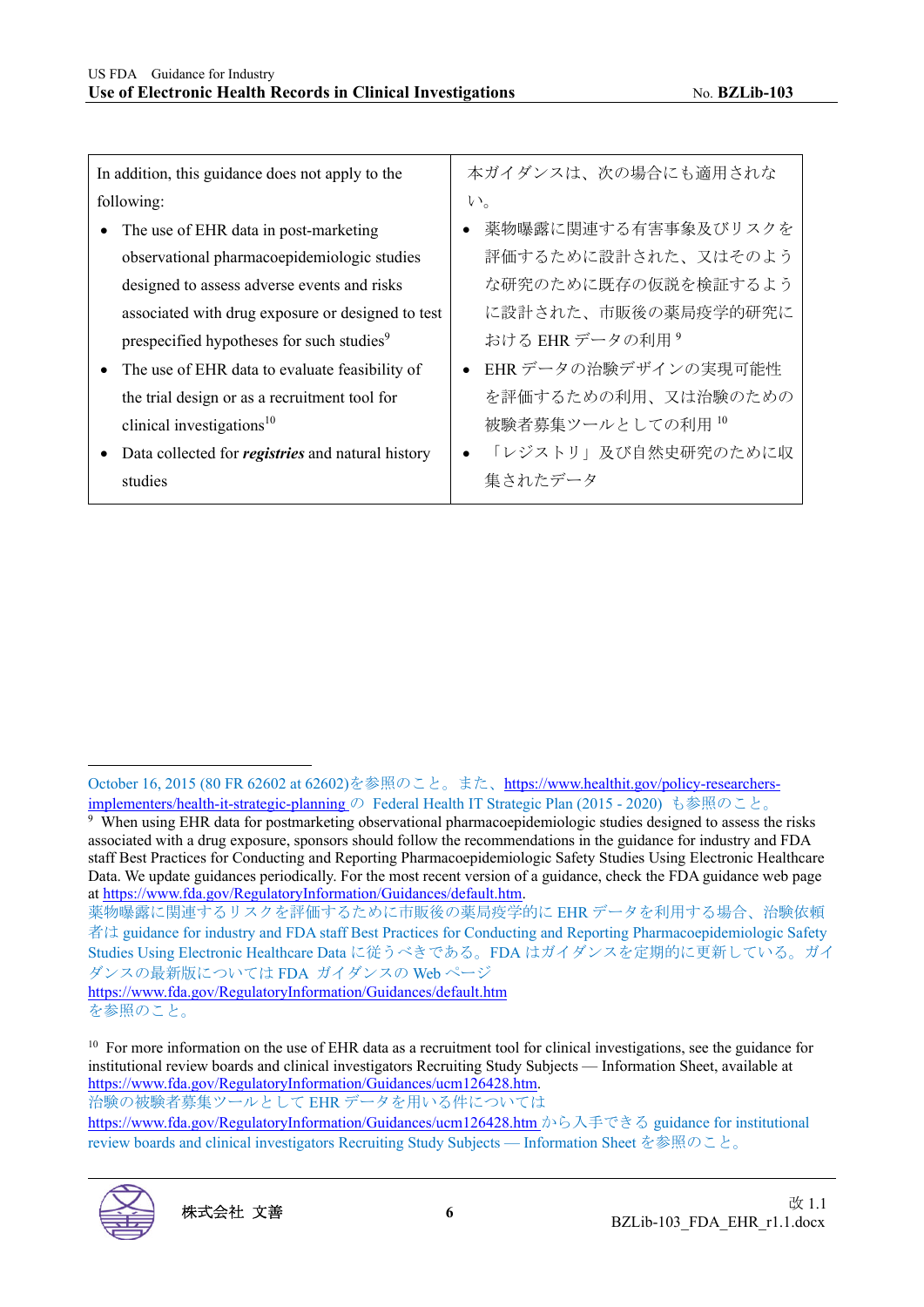#### Ⅲ.**BACKGROUND** 経緯

| FDA issued guidance on electronic source data in                 | FDAは、治験における電子原データに関する                      |
|------------------------------------------------------------------|--------------------------------------------|
| clinical investigations (eSource guidance). <sup>11</sup> In the | ガイダンス(eSource ガイダンス) <sup>11</sup> を発行して   |
| eSource guidance, FDA addresses attributes of                    | いる。この eSource ガイダンスでは、                     |
| source data used to fill predefined fields in an                 | 「eCRF」のあらかじめ定義されたフィールド                     |
| electronic case report form (eCRF) that would                    | に埋め込まれる、FDAの査察、記録取得、記                      |
| satisfy FDA's inspection, recordkeeping, and record              | 録保管の要件を満たすような「原データ」の                       |
| retention requirements. <sup>12</sup> The guidance               | 属性について説明した12。同ガイダンスで                       |
| acknowledges that data entered into the sponsor's                | は、治験依頼者の eCRF に埋め込まれるデー                    |
| eCRF may be derived from a variety of sources,                   | タは、EHR 等のさまざまなデータ源から得ら                     |
| including EHRs.                                                  | れるものとしていた。                                 |
| In general, EHR systems are not under the control of             | 一般的に、EHRシステムは、FDA規制対象の                     |
| FDA-regulated entities (e.g., sponsors, clinical                 | 組織(例えば、治験依頼者、治験責任医師)の                      |
| investigators). In most instances, these systems                 | 管理下にはない。ほとんどの場合、EHRシステ                     |
| belong to health care providers, health care                     | ムは、医療ケア提供者、医療ケア組織や医療ケ                      |
| organizations, and health care institutions. As                  | ア機関が所有するものである。eSource ガイダ                  |
| provided in the eSource guidance, FDA does not                   | ンスで示したように、FDA は EHR システムの                  |
| intend to assess compliance of EHR systems with 21               | 21 CFR part 11 <sup>13</sup> への適合性を評価する意図は |
| CFR part 11. <sup>13</sup> However, FDA's acceptance of data     | ない。しかし、治験で得られたデータを受け入                      |
| from clinical investigations for decision-making                 | れ、FDAにおいて意思決定するためには、FDA                    |
| purposes depends on FDA's ability to verify the                  | が査察においてデータの品質と完全性を検証                       |
| quality and integrity of the data during FDA                     | することができなければならない(21 CFR part                |
| inspections (see 21 CFR parts 312 and 812). This                 | 312 及び 812 参照)。本ガイダンスは、EHR が               |
| guidance clarifies FDA's expectations when EHRs                  | 治験のデータ源として利用される場合の FDA                     |
| are used as a source of data in clinical investigations.         | の期待を明確にするものである。                            |

脚注 5 参照。 <sup>13</sup> See footnote 11. 脚注 11 参照。



<sup>&</sup>lt;sup>11</sup> See the guidance for industry Electronic Source Data in Clinical Investigations.

Guidance for industry Electronic Source Data in Clinical Investigations 参照のこと。 【訳注】同ガイダンスの和訳については https://bunzen.co.jp/library/ 参照のこと。  $12$  See footnote 5.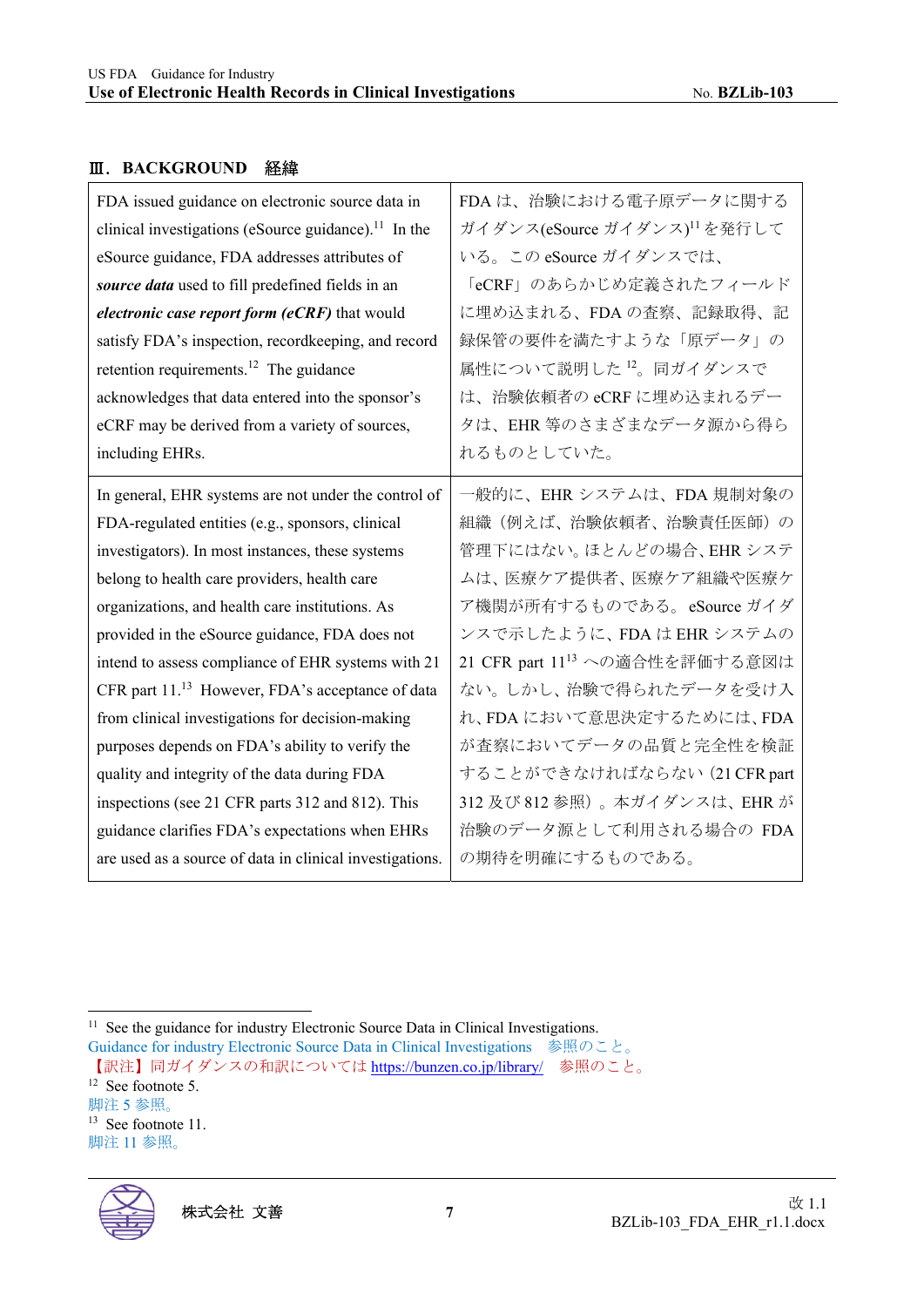#### **Potential Advantages of the Use of EHRs in Clinical Investigations EHR** を治験で利用する潜在的なメリット

| With the widespread use of EHRs, there are              | EHR の普及に伴い、治験で EHR を利用する |
|---------------------------------------------------------|--------------------------|
| opportunities to improve data accuracy and promote      | ことが、データの正確性を向上させ、治験の     |
| clinical trial efficiency when EHRs are used in         | 効率を高める機会となりうる。EHRを利用す    |
| clinical investigations. EHRs may enable clinical       | ることで、治験責任医師や治験関係者が、      |
| investigators and study personnel to have access to     | 様々なデータ(例えば、臨床メモ、医師指      |
| many types of data (e.g., clinical notes, physician     | 示、放射線検査、検査室及び薬局記録)にア     |
| orders, radiology, laboratory, and pharmacy records)    | クセスできるようになり、データを組み合わ     |
| that can be combined, aggregated, and analyzed.         | せたり、集約したり、分析したりすることが     |
| EHRs may have the potential to provide clinical         | できるようになる。EHR を利用することで、   |
| investigators and study personnel access to real-time   | 治験責任医師や治験関係者がリアルタイムに     |
| data for review and can facilitate post-trial follow-up | データにアクセスし、レビューを行うことが     |
| on patients to assess long-term safety and              | できるようになるかもしれない。また、EHR    |
| effectiveness of medical products. In addition, there   | は、治験後の患者へのフォローアップを可能     |
| are opportunities for long-term follow up of large      | にし、医療製品の長期的な安全性と有効性を     |
| numbers of patients, which may be of particular         | 評価できるようになるかもしれない。さら      |
| importance in studies where the outcome of interest     | に、EHR により、多数の患者に対する長期的   |
| occurs rarely, such as in prophylaxis studies.          | なフォローアップを行う機会がもたらされる     |
|                                                         | が、これは予防研究などアウトカムが希にし     |

#### Ⅳ.**INTEROPERABILITY AND INTEGRATION OF SYSTEMS**  システムの相互運用性と統合

| For the purposes of this guidance, <i>interoperability</i> | 本ガイダンスにおいては、「相互運用性」    |
|------------------------------------------------------------|------------------------|
| refers to the ability of two or more products,             | を、2つ以上の製品、技術又はシステムが互   |
| technologies, or systems to exchange information           | いに情報をやり取りし、ユーザが特別な努力   |
| and to use the information that has been exchanged         | をせずともその情報を利用することのできる   |
| without special effort on the part of the user. EHR        | 能力、という意味で用いる。利用できる技術   |
| and EDC systems may be noninteroperable,                   | や標準により、EHRシステムと EDCシステ |
| interoperable, or fully integrated, depending on           | ムは、相互運用性が無いか、相互運用性が有   |
| supportive technologies and standards.                     | るか、両者が完全に統合されているか、いず   |
|                                                            | れかになる。                 |



か起きない治験において特に重要である。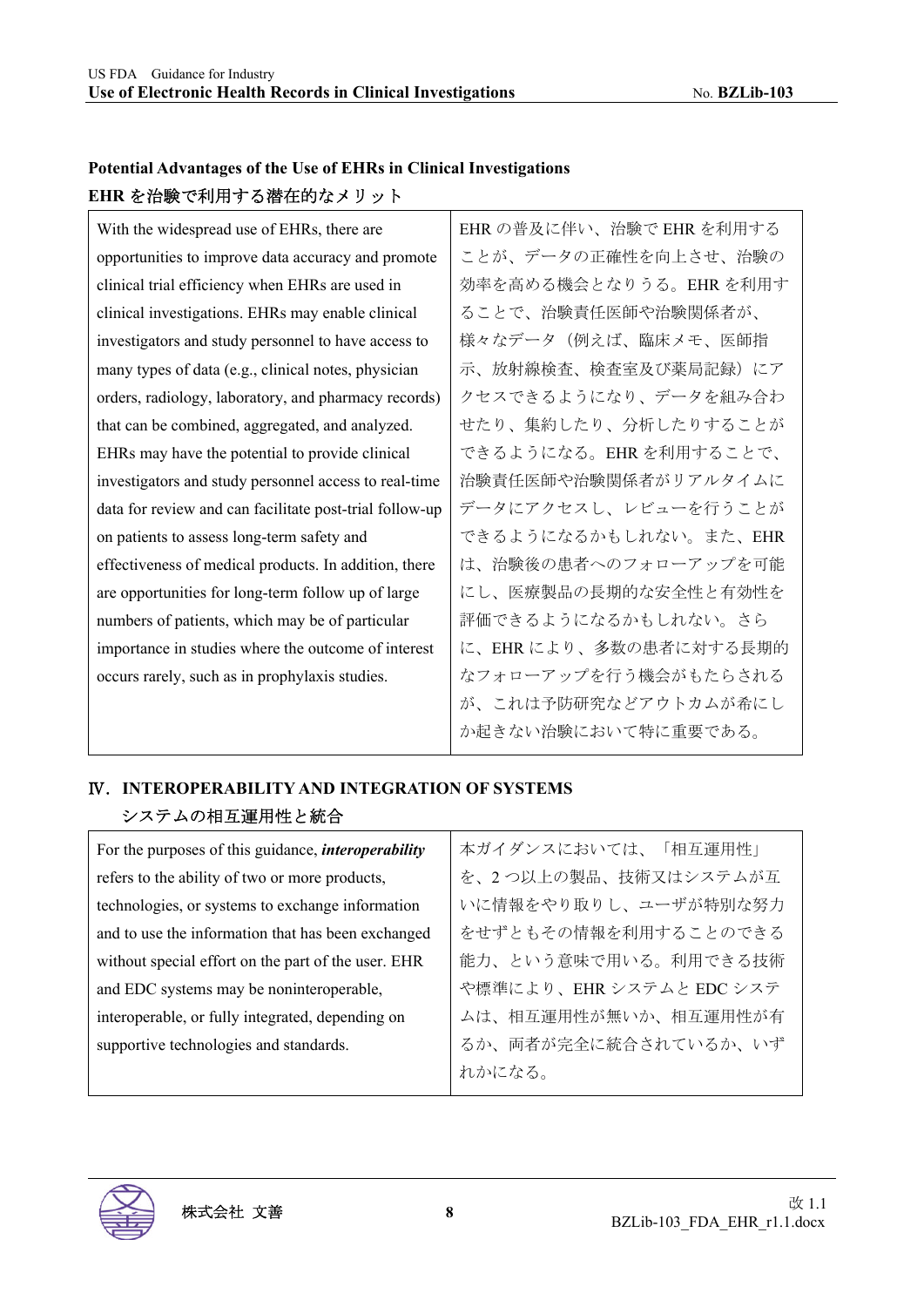| Noninteroperable systems, without the capability for<br>electronic exchange of EHR data in clinical<br>investigations, involve manual transcription of data<br>elements from the EHR to the eCRF or to the paper<br>case report form, similar to the transcription<br>performed with paper records. Such manual<br>transcription procedures may introduce risks of data                                                                                                                                                                                                                                                                                                                                                                                                                                                                                                                                                                                            | 相互運用性が無い場合、治験における EHR デ<br>ータを電子的にやりとりする能力が無いた<br>め、紙の記録で行う転記と同じように、「デ<br>ータ要素」を EHR から eCRF 又は紙の CRF<br>へ人手により転記する必要がある。このよう<br>な人手による転記では、効果的な品質管理シ<br>ステムを設けない限り、データ入力エラーの                                                                                                                                                                                                                                             |
|--------------------------------------------------------------------------------------------------------------------------------------------------------------------------------------------------------------------------------------------------------------------------------------------------------------------------------------------------------------------------------------------------------------------------------------------------------------------------------------------------------------------------------------------------------------------------------------------------------------------------------------------------------------------------------------------------------------------------------------------------------------------------------------------------------------------------------------------------------------------------------------------------------------------------------------------------------------------|---------------------------------------------------------------------------------------------------------------------------------------------------------------------------------------------------------------------------------------------------------------------------------------------------------------------------------------------------------------------------------------------------------------------------|
| entry errors unless effective quality control systems<br>are in place.                                                                                                                                                                                                                                                                                                                                                                                                                                                                                                                                                                                                                                                                                                                                                                                                                                                                                             | リスクが出てくる。                                                                                                                                                                                                                                                                                                                                                                                                                 |
| Interoperable systems allow electronic transmission<br>of relevant EHR data to the EDC system. For<br>example, data elements originating in an EHR (e.g.,<br>demographics, vital signs, laboratory data,<br>medications) may automatically populate the eCRFs<br>within an EDC system. In addition, an interoperable<br>EHR and EDC system could provide access to<br>additional patient information populated from other<br>clinical information systems (e.g., radiology<br>information systems, laboratory information<br>systems). Interoperable systems may simplify data<br>collection for a clinical investigation by enabling<br>clinical investigators and study personnel to capture<br>source data at the patient's point-of-care visit.<br>Interoperable systems may also reduce errors in data<br>transcription, allowing for the improvement in data<br>accuracy and the quality and efficiency of the data<br>collected in clinical investigations. | 相互運用性が有る場合、関連する EHR データ<br>を EDC システムへ電子的に転送することがで<br>きる。例えば、EHR が発生源となるデータ要<br>素(例:患者背景、バイタルサイン、検査デ<br>ータ、投薬)が自動的に EDC システム上の<br>eCRF上に書き込まれる。さらに相互運用性<br>の有る EHR システムと EDC システムは、他<br>の臨床情報システム(例:放射線情報システ<br>ム、検査情報システム)から得られた患者情<br>報にもアクセスできるかもしれない。相互運<br>用性が有る場合、患者を治療した時点で、治<br>験責任医師及び治験担当者が原データを入手<br>できるため、治験におけるデータ収集が容易<br>になる。相互運用性が有る場合、データ転記<br>ミスが起こりにくく、データの正確性及び品<br>質、並びに治験におけるデータ収集の効率の<br>向上が見込まれる。 |
| Fully integrated systems allow clinical investigators<br>to enter research data directly into the EHR. This<br>may involve, for example, use of research modules,<br>use of research tabs built into the EHR system, or<br>use of custom research fields within the EHR system<br>for data that are entered for research purposes.                                                                                                                                                                                                                                                                                                                                                                                                                                                                                                                                                                                                                                 | 完全に統合されたシステムでは、治験責任医<br>師が治験データを直接 EHR に投入できる。例<br>えば、治験モジュールの利用、EHRシステム<br>に組み込まれた治験タブの利用、EHRシステ<br>ム内にカスタマイズされた治験目的で入力さ<br>れるデータ用の治験フィールドの利用などが<br>考えられる。                                                                                                                                                                                                                                                               |

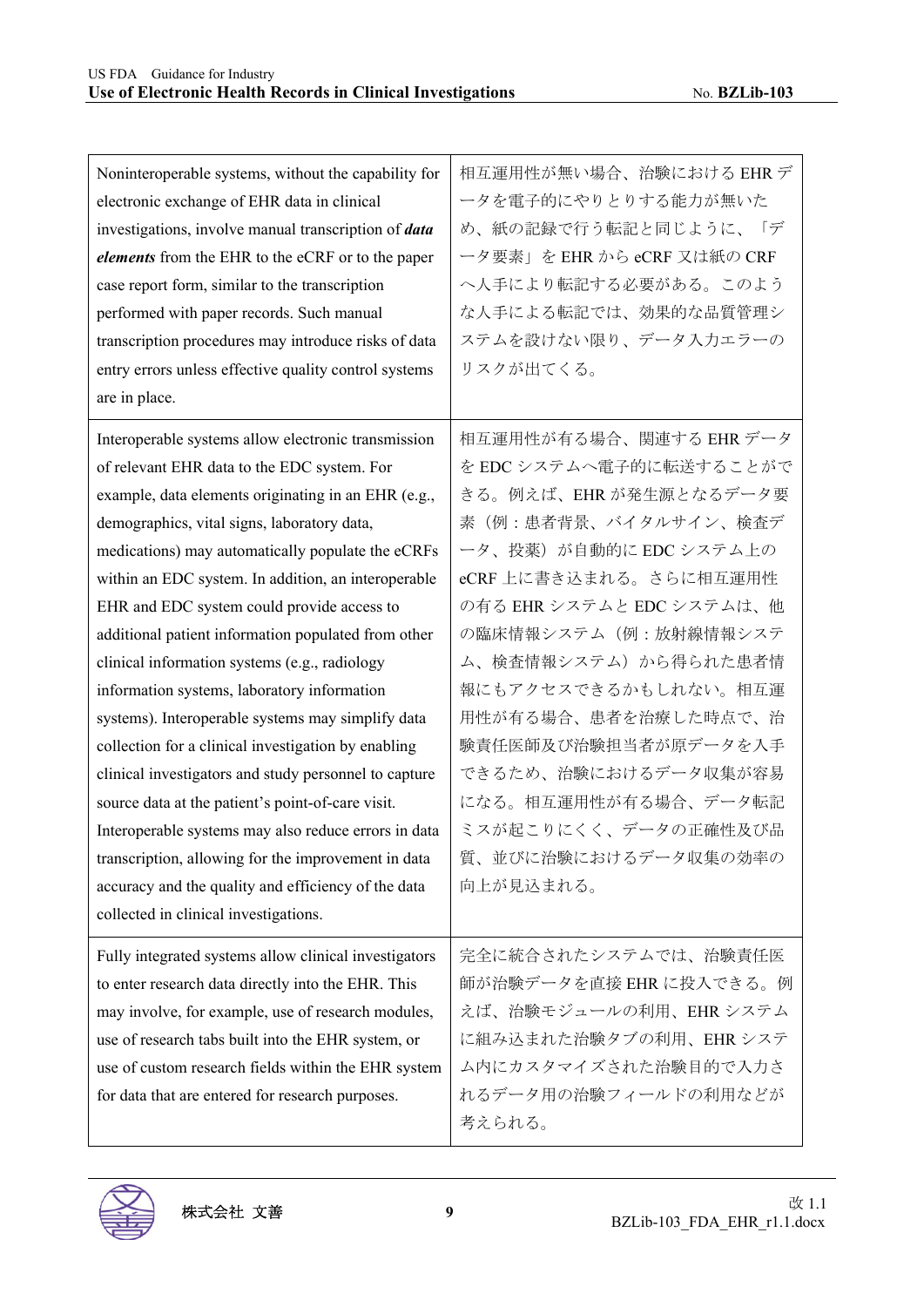FDA encourages sponsors and clinical investigators to work with entities that control EHR systems, such as health care organizations, to use EHR and EDC systems that are interoperable or fully integrated. Moreover, diverse ownership of electronic systems and data may necessitate appropriate collaboration between the health care and clinical research communities. FDA encourages sponsors and health care organizations to work with EHR and EDC system vendors to further advance the interoperability and integration of these systems. FDA は治験依頼者及び治験責任医師が EHR システムを管理する組織(医療ケア組織等) と協同し、相互運用性が有る、又は完全に統 合された EHR システムと EDC システムを利 用することを勧める。電子システムとデータ の所有者が〔EHR システムと EDC システム で〕異なるため、医療分野と治験分野が適切 な協業を行うことが必要になってくる。FDA は治験依頼者と医療組織が、EHR システムベ ンダー及び EDC システムベンダーと協同し、 両システムの相互運用性及び統合を推進する ことを推奨する。

#### **A**.**Data Standards** データ標準

There may be practical challenges to the interoperability of EHR and EDC systems. These challenges may include the complex and diverse clinical data standards used by the health care and clinical research communities, which may hinder the exchange of information between different electronic systems. Many of these challenges are being addressed by the adoption of open data standards and through EHR data standardization requirements as part of the ONC Health IT Certification Program and ONC's Interoperability Standards Advisory.<sup>14</sup> The data exchange between EHR and EDC systems should leverage the use of existing open data standards, when possible, while ensuring that the integrity and security of data are not compromised.

EHR システムと EDC システムの相互運用性 は現実的には難しいところがある。例えば医 療と治験のそれぞれの世界で使われている治 験データ標準は複雑かつ多様であることか ら、異なる電子システム間のデータ交換の実 現に時間がかかるかもしれない。こういった 課題に対しては、オープンデータ標準の採 用、及び ONC Health IT Certification Program や ONC Interoperability Standards Advisory に含 まれる EHR データ標準化を要件とすることで 対応が進められている <sup>14</sup>。EHR システムと EDC システムのデータ交換には、データのイ ンテグリティ及びセキュリティを損なわない ようにしながらも、可能な限り既存のオープ ンなデータ標準を利用すべきである。

<sup>&</sup>lt;sup>14</sup> The ONC Health IT Certification Program and their processes are discussed further in section V.A of this guidance. For more information on ONC's Interoperability Standards Advisory, see https://www.healthit.gov/isa/. The ONC Health IT Certification Program、及びそのプロセスの詳細は本ガイダンスの V.A 章で述べる。ONC の Interoperability Standards Advisory については https://www.healthit.gov/isa/ 参照のこと。

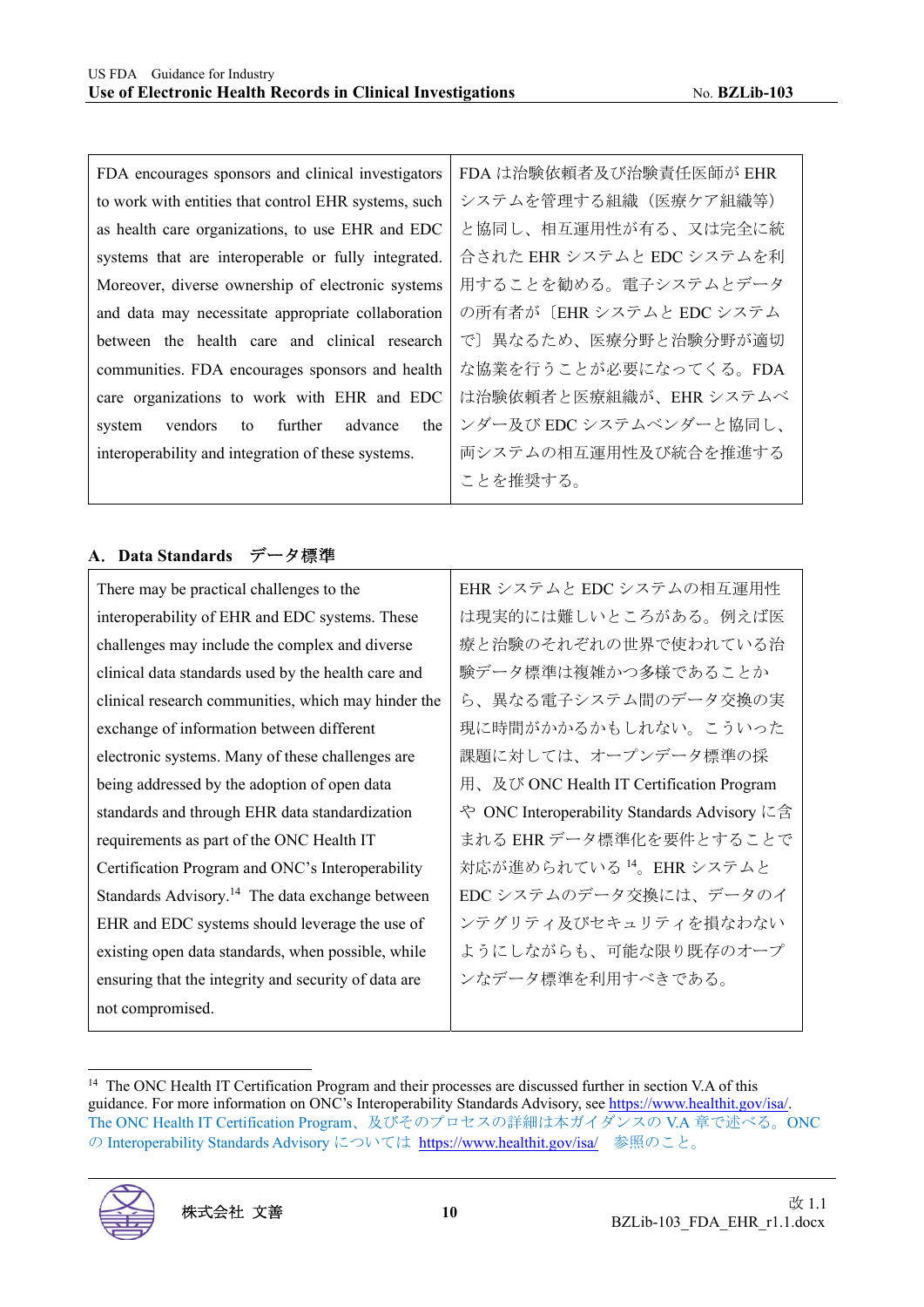| FDA encourages exchange of structured data (e.g.,    | FDA は、EHR システムと EDC システム間で |
|------------------------------------------------------|----------------------------|
| demographics, vital signs, laboratory data) between  | 構造化データ(例:患者背景、バイタルサイ       |
| EHR and EDC systems so that data may be entered      | ン、検査データ)を交換することで、患者を       |
| once at the point-of-care and used many times        | 治療した時点でデータが一度入力されたら、       |
| without manual re-entry or manual source data        | 人手で再入力したり原データを人手で検証し       |
| verification. Sponsors should ensure that the        | たりすることなく、何度でも利用できるよう       |
| structured data elements obtained from the EHR       | にすることを推奨する。治験依頼者は、EHR      |
| correspond with the protocol-defined data collection | から得られた構造化データ要素を、治験実施       |
| plan (e.g., time and method of measurement). In      | 計画書で定義したデータ収集計画(例:計測       |
| addition, for extraction of unstructured data,       | の時間・方法)に対応させるようにすべきで       |
| sponsors should consider the reliability and quality | ある。さらに、非構造化データを抽出する場       |
| of unstructured EHR data and the appropriateness of  | 合、治験依頼者は、非構造化 EHR データの信    |
| using it as critical source data, such as study      | 頼性と品質を考慮するとともに、研究エンド       |
| endpoints.                                           | ポイントなどの重要な原データとして利用す       |
|                                                      | ることが妥当か考える必要がある。           |
|                                                      |                            |

#### **B**.**Structured and Unstructured Data** 構造化データと非構造化データ

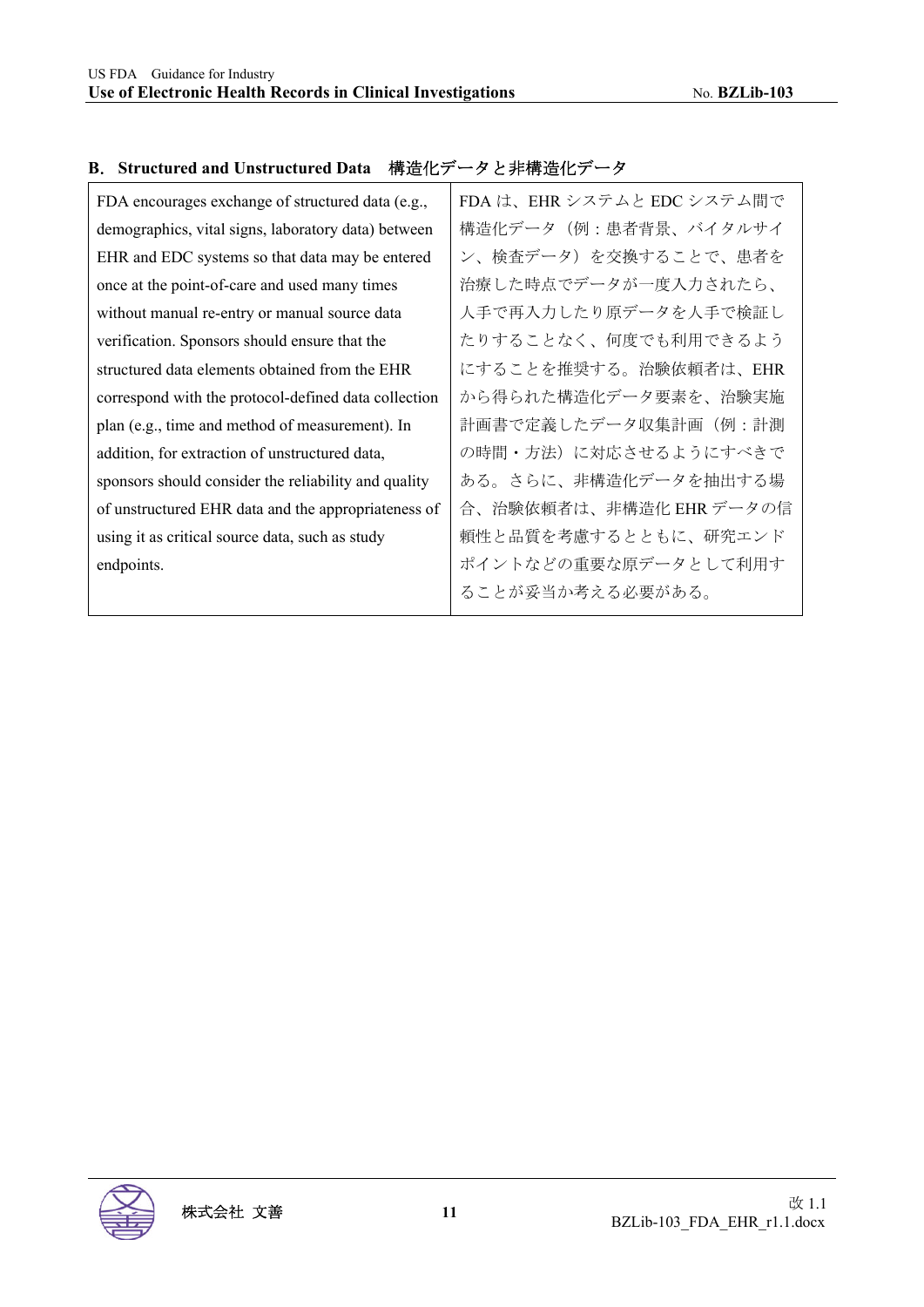Τ

#### **C**.**Validation** バリデーション

| Sponsors should ensure that the interoperability of     | 治験依頼者は、EH   |
|---------------------------------------------------------|-------------|
| EHR and EDC systems (e.g., involving the                | ムの相互運用性(    |
| automated electronic transmission of relevant EHR       | EDC システムへの  |
| data to the EDC system) functions in the manner         | 性と再現性をもっ~   |
| intended in a consistent and repeatable fashion and     | 性、一貫性、完全忙   |
| that the data are transmitted accurately, consistently, | にすべきである。    |
| and completely. The sponsor's quality management        | (標準操作手順、)   |
| plan (e.g., standard operating procedures, software     | イクルモデル、変    |
| development life cycle model, change control            | EHRシステムとEI  |
| procedures) should address the interoperability of      | と EHR データ要素 |
| the EHR and EDC system and the automated                | 電子送信について言   |
| electronic transmission of EHR data elements to the     | 依頼者は、EDCシ   |
| EDC system. Sponsors should ensure that software        | ア更新が、EDCシ   |
| updates to the sponsor's EDC systems do not affect      | EHRデータの完全   |
| the integrity and security of EHR data transmitted to   | 与えないようにす    |
| the sponsor's EDC systems. In addition, as part of      | 治験依頼者が、品    |
| the quality management plan, FDA encourages             | タのサブセットを    |
| sponsors to periodically check a subset of the          | ータと比べ、正確    |
| extracted data for accuracy, consistency, and           | ックすることを推    |
| completeness with the EHR source data and make          | 転送に問題があっ    |
| appropriate changes to the interoperable system         | システムに対して    |
| when problems with the automated data transfer are      | 奨する。        |
| identified.                                             |             |

IR システムと EDC システ 関連する EHR データの 自動電子送信等)が、一貫 て機能し、データが正確 性をもって転送されるよう 治験依頼者の品質管理計画 (標準操作手順、ソフトウェア開発ライフサ 更管理手順等)において、 DC システムの相互運用性 の EDC システムへの自動 記載する必要がある。治験 ステム側で行うソフトウェ ステムに送信されてくる 性とセキュリティに影響を べきである。また FDA は、 治験依頼者が、品質管理計画に従って、デー 定期的に抽出し、EHR 原デ 性、一貫性、完全性をチェ 奨する。また、自動データ 転送に問題があった場合、相互運用性の有る システムに対して適切な変更を行うことを推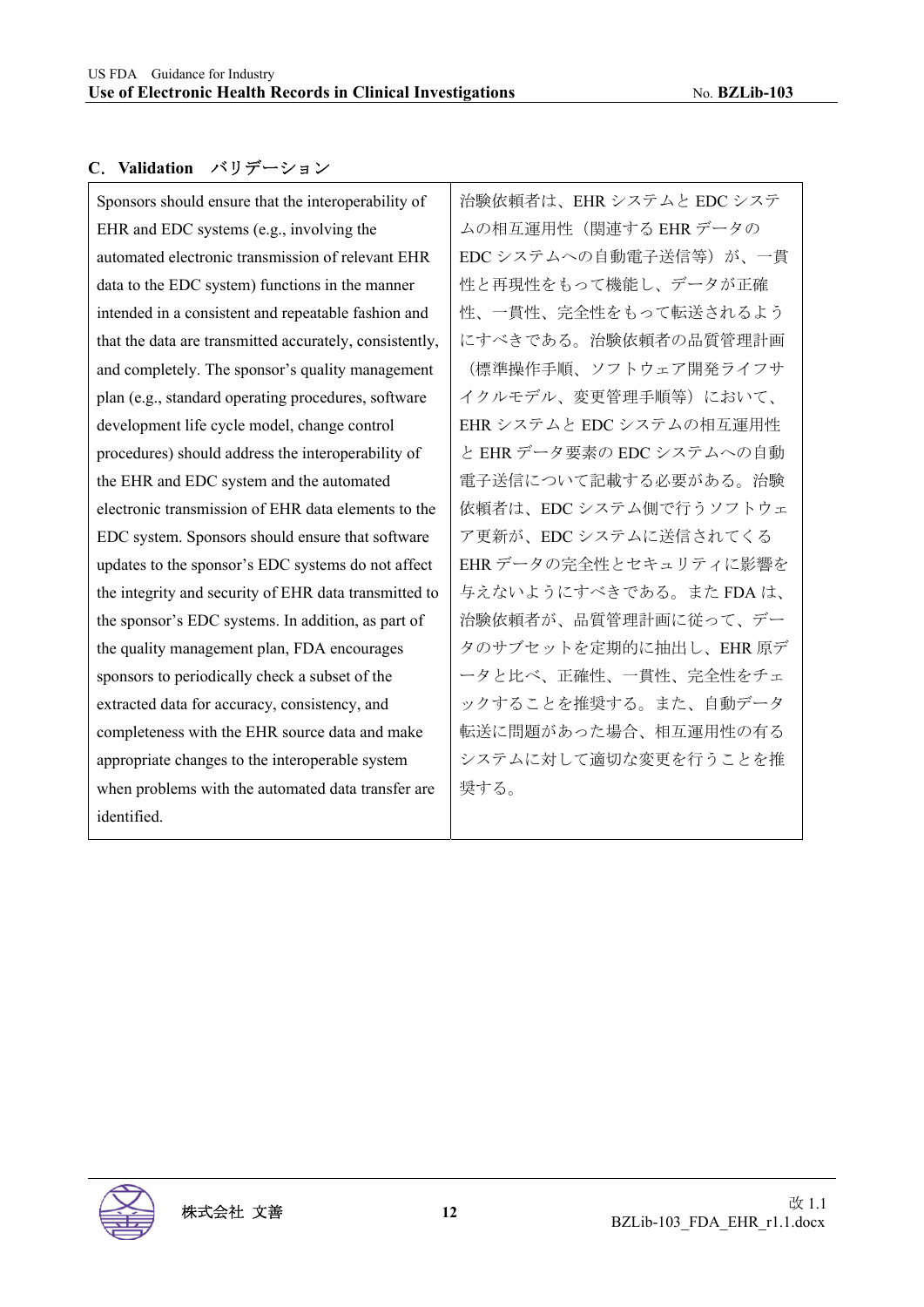## **D**.**Data From Multiple EHR Systems** 複数の **EHR** システムからのデータ

| The EHR system at the clinical investigation site      | EHR システムは、当該治験実施施設の系列で  |
|--------------------------------------------------------|-------------------------|
| may be interoperable with multiple EHR systems         | はない多くの異なる医療ケア機関や施設にあ    |
| from many different health care organizations or       | る複数の EHR システムとの間で相互運用性が |
| institutions that are not affiliated with the clinical | 有る場合がある。異なる医療ケア機関や施設    |
| investigation site. If data from multiple EHR          | の複数の EHR システムのデータが治験実施施 |
| systems from different health care organizations and   | 設の EHR データと統合されている場合は、デ |
| institutions are integrated with EHR data at the       | ータの利用許可があれば、他の施設の EHR シ |
| clinical investigation site, data from another         | ステムのデータを利用すること、及び治験依    |
| institution's EHR system may be used and               | 頼者の EDC システムに転送することは構わな |
| transmitted to the sponsor's EDC system provided       | い。                      |
| that data sharing agreements are in place.             |                         |

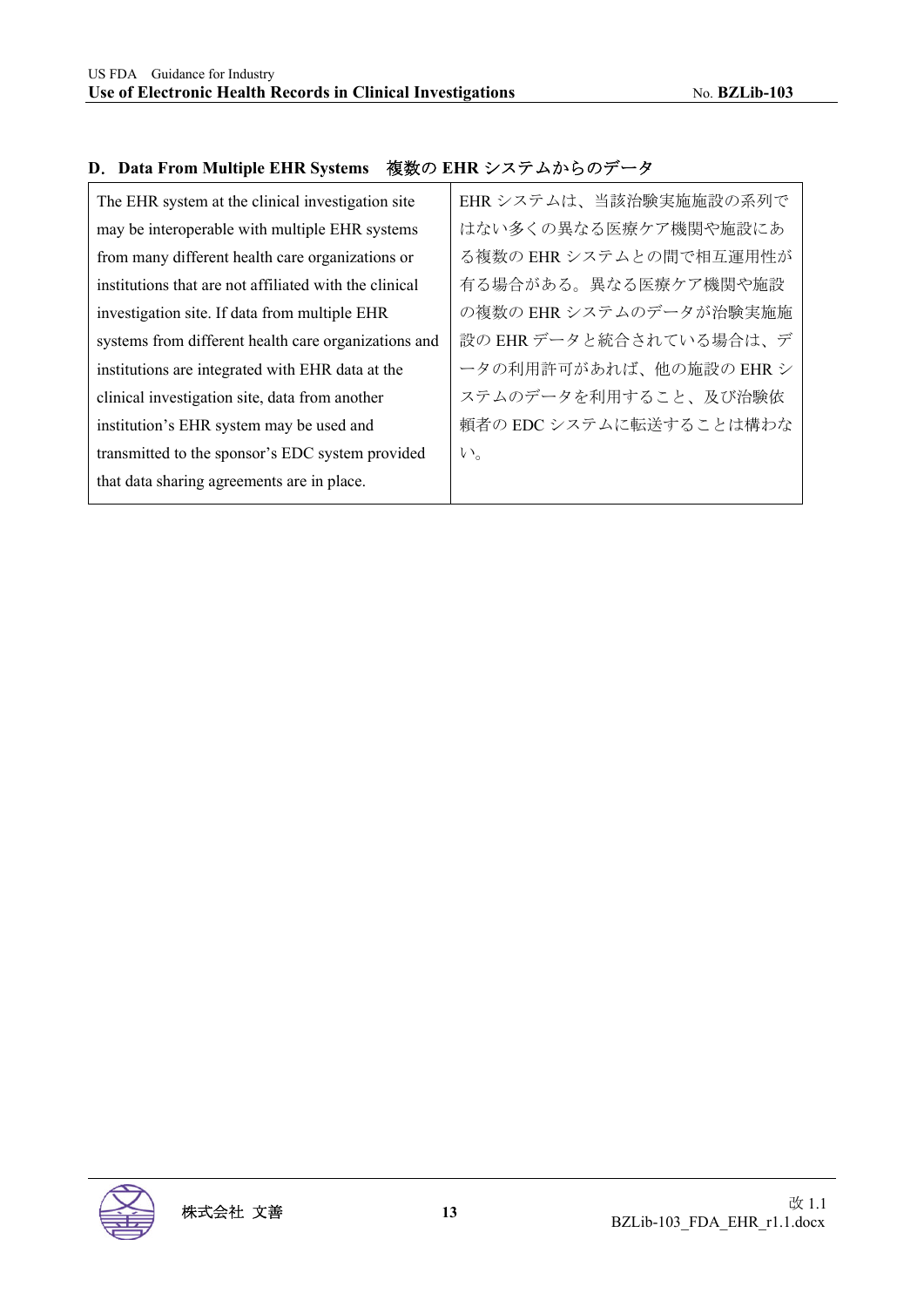| LIIIN 신 1H@XIC / '1/!! ) '상 ▒ 니 '╯ `'╯' l ノ ノ ノ ノ イ ノ''                                                                                                                                                                                                                                                                                                                                                                                                                                                                                                         |                                                                                                                                                                                                                                                                       |
|-----------------------------------------------------------------------------------------------------------------------------------------------------------------------------------------------------------------------------------------------------------------------------------------------------------------------------------------------------------------------------------------------------------------------------------------------------------------------------------------------------------------------------------------------------------------|-----------------------------------------------------------------------------------------------------------------------------------------------------------------------------------------------------------------------------------------------------------------------|
| The use of EHRs as a source of data in clinical<br>investigations may involve additional<br>considerations, planning, and management as<br>described in this section. Sponsors and clinical<br>investigators should ensure that policies and<br>processes for the use of EHRs at the clinical<br>investigation site are in place and that there are<br>appropriate security measures employed to protect<br>the confidentiality and integrity of the study data.                                                                                                | EHR を治験のデータ源として利用するうえ<br>で、この章で説明する検討事項、計画、管理<br>が必要である。治験依頼者と治験責任医師<br>は、治験実施施設において、EHRを利用する<br>ための方針とプロセスが設けられ、治験デー<br>タの機密性と完全性を保護するために適切な<br>セキュリティ対策が講じられていることを確<br>実にすべきである。                                                                                    |
| Sponsors should also ensure that study monitors<br>have suitable access to all relevant subject<br>information pertaining to a clinical investigation, as<br>appropriate. Such access must be described in the<br>informed consent (see 21 CFR $50.25(a)(5)$ ) (see<br>section V.E). Furthermore, at any time during the<br>course of a clinical investigation, sponsors should<br>discuss with the relevant FDA review division any<br>unique issues or challenges encountered relating to<br>the data collection from the EHRs (see, e.g., 21 CFR<br>312.41). | 治験依頼者は、必要に応じて、モニタが当該<br>治験に関連するすべての被験者情報に適切に<br>アクセスできるようにすべきである。 そのよ<br>うなアクセスはインフォームドコンセント<br>(21 CFR 50.25(a)(5)参照) (V.E 章参照) に<br>記述しておく必要がある。治験依頼者は、治<br>験実施中のいかなるときであっても、EHR か<br>らのデータ収集に関連して遭遇した課題や困<br>難について、FDA レビュー部門に相談する必<br>要がある(例えば 21 CFR 312.41 参照)。 |

#### Ⅴ.**BEST PRACTICES FOR USING EHRs IN CLINICAL INVESTIGATIONS EHR** を治験に利用する場合のベストプラクティス

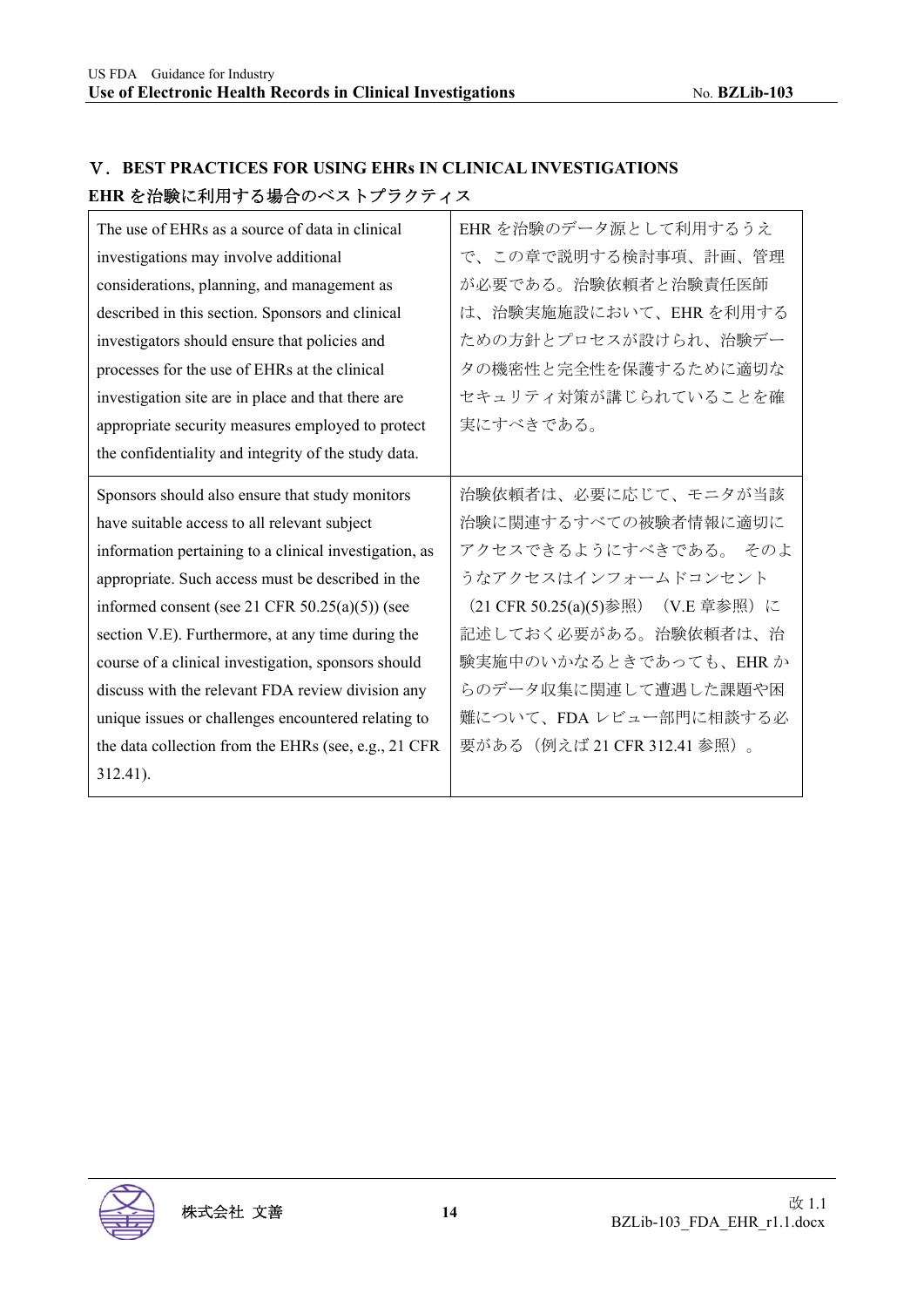#### **A**.**Use of Health Information Technology Certified by ONC ONC** 認証された医療 **IT** の利用

The Health Information Technology for Economic and Clinical Health Act of 2009 (HITECH Act) (Title XIII of Division A and Title IV of Division B of the American Recovery and Reinvestment Act of 2009 (Public Law 111-5)) requires that ONC establish a voluntary certification program for health IT.<sup>15</sup> Under the ONC Health IT Certification Program, certified EHR technology would be in compliance with applicable provisions under 45 CFR part 170. EHR technology with certified capabilities generally has clear advantages, because many of the certification requirements are aimed toward ensuring interoperable data sharing and enabling processes to keep electronic data confidential and secure. In particular, all EHR technology certified under the ONC Health IT Certification Program is required to meet certain privacy and security protection requirements for an individual's health information (see 45 CFR 170.314(d)(1) through (8) and 45 CFR 170.315(d)(1) through (11)). FDA encourages the use of such certified EHR systems together with appropriate policies and procedures for their use.

2009 年制定の法律 Health Information Technology for Economic and Clinical Health Act (HITECH Act)(Title XIII of Division A and Title IV of Division B of the American Recovery and Reinvestment Act of 2009 (Public Law 111-5)) は、ONC が自発的な医療 IT 認証プログラム を確立することを求めている <sup>15</sup>。ONC の医療 IT 認証プログラムで認証された EHR 技術は 45 CFR part 170 の該当条項に準拠しているこ ととなる。認証された能力を備えた EHR 技術 は明確な優越性がある。なぜならば、認証で 求められている要件の多くが、相互運用性の 有るデータ共有、及び電子データの機密性と セキュリティを保てるようなプロセスを保証 することを目的としているからである。特 に、ONC 医療 IT 認証プログラムで認証され るすべての EHR 技術は、個人の医療情報のプ ライバシーとセキュリティの保護要件 (45 CFR 170.314(d)(1)〜(8)及び 45 CFR 170.315(d)(1)〜(11)参照)を満足することが要 求されている。FDA は、〔ONC 医療 IT 認証 プログラムで〕認証された EHR システムを、 適切な方針と利用手順と共に利用することを 推奨する。

<sup>&</sup>lt;sup>15</sup> 80 FR 62602 at 62606. For information about the ONC Health IT Certification Program, see https://www.healthit.gov/policy-researchers-implementers/onc-health-it-certification-program. 80 FR 62602 at 62606. ONC 医療 IT 認証プログラムについては https://www.healthit.gov/policy-researchers-implementers/onc-health-it-certification-program 参照のこと。

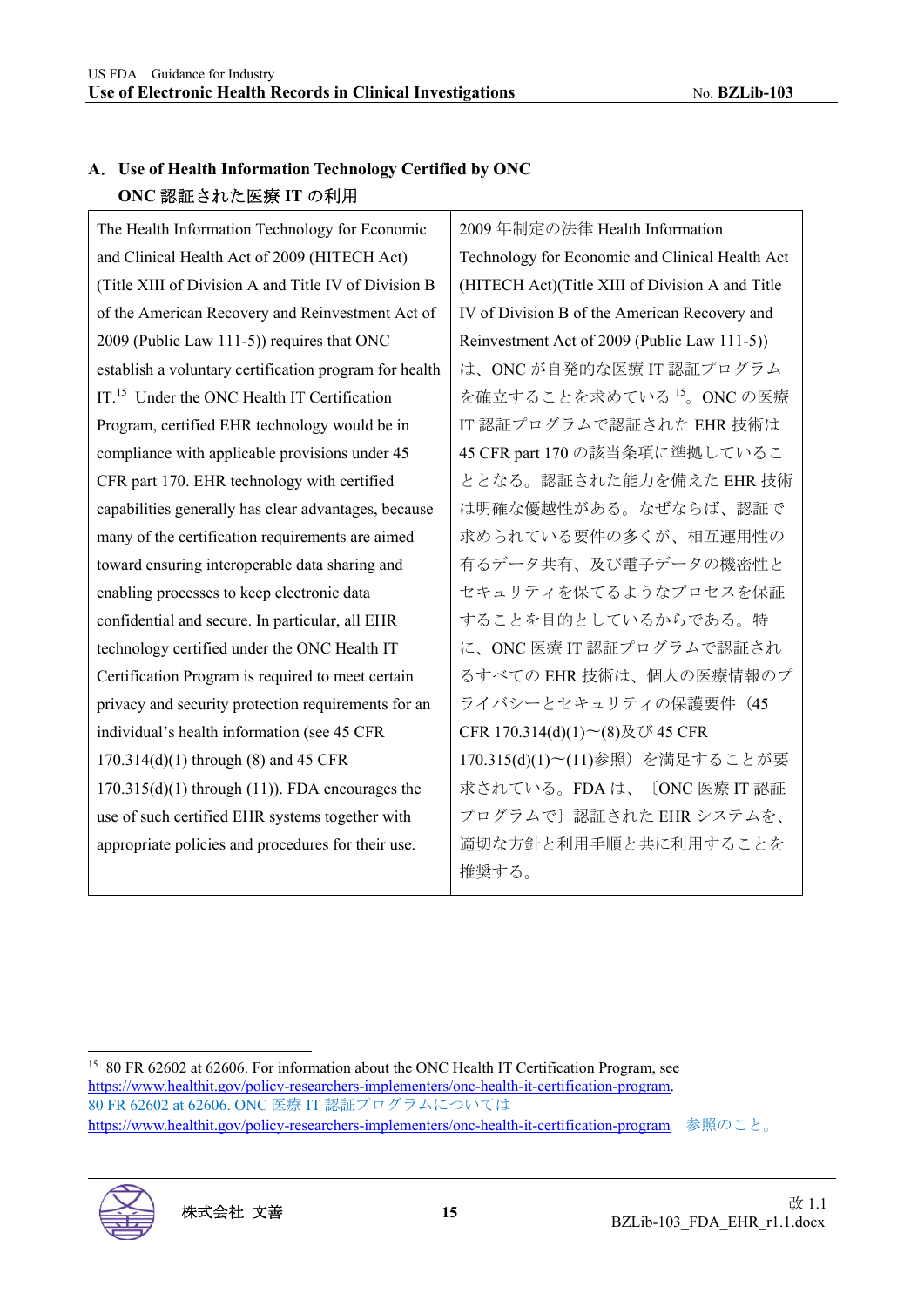| Sponsors should include in their data management                                                | 治験依頼者は、データマネジメント計画に、      |
|-------------------------------------------------------------------------------------------------|---------------------------|
| plan a list of EHR systems used by each clinical                                                | 治験で利用する各治験実施施設の EHR システ   |
| investigation site in the clinical investigation.                                               | ムのリストを記載する必要がある。リストに      |
| Sponsors should document the manufacturer, model                                                | は、EHRシステムの製造元、モデル番号、バ     |
| number, and version number of the EHR system and                                                | ージョン番号、ONC認証の有無16を文書化す    |
| whether the EHR system is certified by ONC. <sup>16</sup> If                                    | る。治験途中で EHR システムが ONC の認証 |
| an EHR system is decertified during the course of                                               | 基準を満たさなくなり、認証が取り消された      |
| the clinical investigation because the system no                                                | 場合、治験依頼者は不適合の状況や理由を判      |
| longer conforms to ONC's certification criteria,                                                | 断し、治験で利用するデータの品質と完全性      |
| sponsors should determine the nature or reasons for                                             | に影響を与えるかどうかを判断する必要があ      |
| the nonconformity and determine whether it would                                                | る。                        |
| affect the quality and integrity of data used in the                                            |                           |
| clinical investigation.                                                                         |                           |
|                                                                                                 |                           |
|                                                                                                 |                           |
| ONC 認証のない EHR システムの利用                                                                           |                           |
| FDA recognizes the importance of data from foreign                                              | FDA は、米国外で得られた、医療製品の安全    |
| B. Use of EHR Systems Not Certified by ONC<br>studies to support safety and efficacy claims for | 性及び有効性を裏付ける治験データの重要性      |
| medical products and may accept data from clinical                                              | を認識しており、米国外で実施された治験の      |
| studies conducted outside the United States. <sup>17</sup> EHR                                  | データを受け入れてもよいと考えている17。     |
| systems not certified by ONC, including EHR                                                     | 外国の治験実施施設の EHR システムを含む、   |
| systems at foreign clinical sites, can provide                                                  | ONC 認証の無い EHR システムからのデータ  |
| adequate data to inform FDA's regulatory decisions                                              | も、FDAの規制上の意思決定へのインプット     |
| provided that adequate controls are in place to                                                 | として利用してもよいが、その条件はデータ      |
| ensure the confidentiality, integrity, and security of                                          | の機密性、完全性、セキュリティを確保する      |
| data.                                                                                           | ための適切な管理が行われていることであ       |

guidance for industry and FDA staff FDA Acceptance of Foreign Clinical Studies Not Conducted Under an IND — Frequently Asked Questions を参照のこと。



<sup>&</sup>lt;sup>16</sup> Sponsors may check the certification status for EHR systems at https://chpl.healthit.gov/#/search 治験依頼者は EHR システムの認証状況を https://chpl.healthit.gov/#/search で確認できる。

<sup>&</sup>lt;sup>17</sup> See the guidance for industry and FDA staff FDA Acceptance of Foreign Clinical Studies Not Conducted Under an IND — Frequently Asked Questions.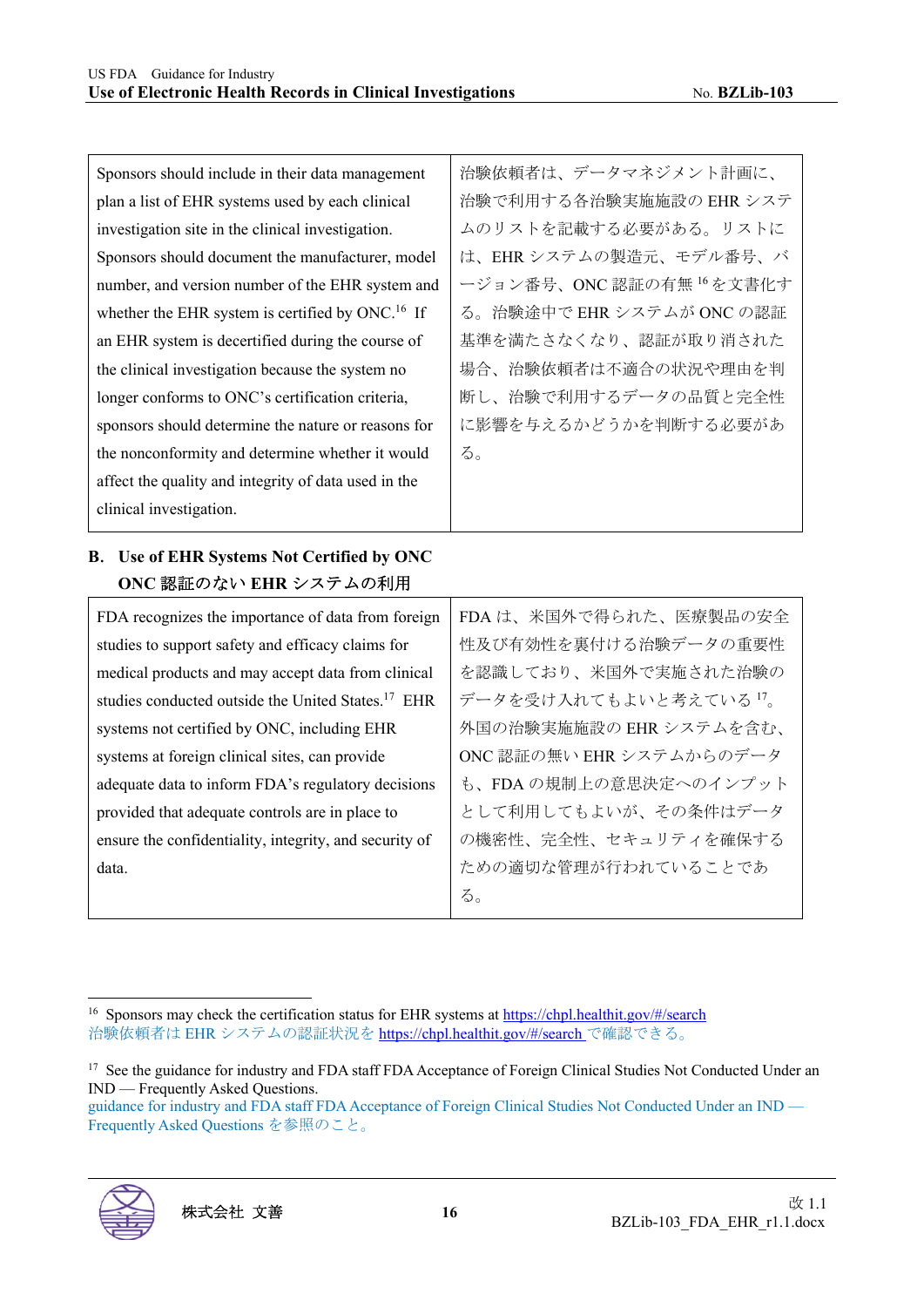| Specifically, for EHR systems not certified by ONC,         | 具体的に、ONC認証の無い EHR システムに             |
|-------------------------------------------------------------|-------------------------------------|
| sponsors should consider whether such systems have          | ついて、治験依頼者は、データの機密性、完                |
| the following privacy and security controls in place        | 全性、セキュリティを確実にするために、以                |
| to ensure that the confidentiality, integrity, and          | 下のプライバシーとセキュリティのコントロ                |
| security of data are preserved:                             | ールがあるかどうかを検討すべきである。                 |
| Policies and processes for the use of EHR<br>$\bullet$      | 治験実施施設において EHR システムを利<br>$\bullet$  |
| systems at the clinical investigation site are in           | 用するための方針とプロセスが整備されて                 |
| place, and there are appropriate security                   | おり、治験データを保護するために適切な                 |
| measures employed to protect the study data.                | セキュリティ対策が講じられている。                   |
| Access to electronic systems is limited to<br>$\bullet$     | 電子システムへのアクセスは、許可された<br>$\bullet$    |
| authorized users.                                           | ユーザに限定されている。                        |
| Authors of records are identifiable.<br>$\bullet$           | 記録の作成者を特定することができる。<br>$\bullet$     |
| Audit trails are available to track changes to<br>$\bullet$ | 「監査証跡」を利用して、データの変更を                 |
| data.                                                       | 追跡できる。                              |
| Records are available and retained for FDA<br>$\bullet$     | 適用される規制 (VI 章参照) で求められ<br>$\bullet$ |
| inspection for as long as the records are required          | る期間を通じて、記録が FDA 査察に提示               |
| by applicable regulations (see section VI).                 | できるように保持される。                        |
| Sponsors should consider these factors when                 | 治験依頼者は、治験で利用するためにONC                |
| determining the suitability of EHR systems not              | 認証の無い EHR システムの適合性を判断する             |
| certified by ONC for use in clinical investigations. If     | 際に、これらの要素を考慮すべきである。治                |
| the clinical investigation site is using a system that      | 験実施施設が、上記に記載されている適切な                |
| does not contain the adequate controls previously           | 管理の無いシステムを利用している場合、治                |
| described in the bulleted items, sponsors should            | 験依頼者は、そのようなシステムを利用する                |
| consider the risks of employing such systems (e.g.,         | リスク(研究対象、患者のプライバシー保                 |
| the potential harm to research subjects, patient            | 護、治験とその規制への影響等)を考慮すべ                |
| privacy rights, and data integrity of the clinical          | きである。                               |
| investigation and its regulatory implications).             |                                     |

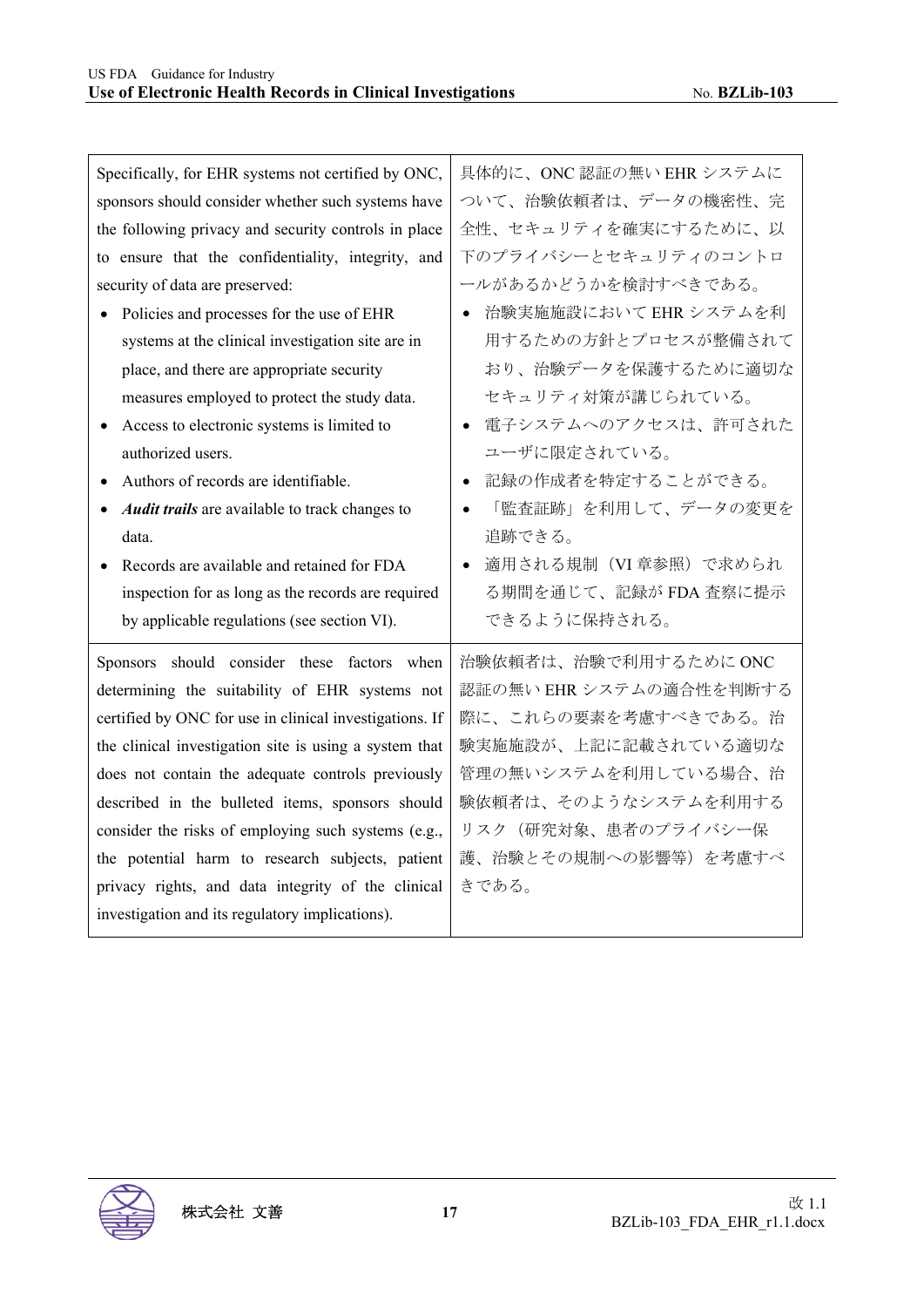| The following information may be helpful to           | 治験依頼者が、ONC認証の無い EHR システ                                                                                  |
|-------------------------------------------------------|----------------------------------------------------------------------------------------------------------|
| sponsors to determine the suitability of EHR          | ムが適切かどうか判断する際に、以下の情報                                                                                     |
| systems not certified by ONC:                         | を参考にするとよい。                                                                                               |
| Any EHR system certification information from         | 米国外の、他の認証機関による、EHRシ<br>$\bullet$                                                                         |
| other authorizing bodies outside the United           | ステム認証情報 (EHR システム認証時に                                                                                    |
| States, including information about aspects of        | 認証機関の用いた評価項目に関する情報を                                                                                      |
| the EHR system that the authorizing body              | 含む)                                                                                                      |
| evaluated when certifying the EHR system              | EHR システムベンダーから提供される、                                                                                     |
| Feature and product-specification information         | 機能及び製品仕様に関する情報                                                                                           |
| from the EHR system vendor                            |                                                                                                          |
| Sponsors should consult with the relevant FDA         | 治験依頼者は、EHRシステムの課題や困難が                                                                                    |
| review divisions if any issues or challenges with the | 明らかになったら、関連する FDA レビュー部                                                                                  |
| EHR system are identified.                            | 門に相談すべきである。                                                                                              |
| EHR の eSource 原則<br>C. eSource Principles for EHRs    |                                                                                                          |
| As stated earlier in this guidance, FDA does not      | 先に述べたように、FDA は EHR システムの                                                                                 |
| intend to assess EHR systems for compliance with      | 21 CFR part 11 への適合性を評価するつもりは                                                                            |
| 21 CFR part 11. However, part 11 applies to the       | ない。しかし、part 11 は治験依頼者の EDC シ                                                                             |
| sponsor's EDC system that extracts the EHR data       | ステムに適用され、EDC システムは EHR デ                                                                                 |
| for use in a clinical investigation, and FDA intends  | ータを抽出し、治験の利用に供するものであ                                                                                     |
| to assess the sponsor's EDC system for compliance     | る。FDA は、guidance for industry Part 11,                                                                   |
| with part 11, as provided in the guidance for         | Electronic Records; Electronic Signatures -                                                              |
| industry Part 11, Electronic Records; Electronic      | Scope and Application で示したように、治験依                                                                        |
| Signatures - Scope and Application.                   |                                                                                                          |
|                                                       | 頼者の EDC システムについて part 11 への適                                                                             |
|                                                       | 合性を評価するつもりである。                                                                                           |
|                                                       | 【訳注】Part 11, Electronic Records; Electronic                                                              |
|                                                       | Signatures - Scope and Application $\overrightarrow{y}$ $\overrightarrow{y}$ $\vee$ $\overrightarrow{z}$ |
|                                                       | の和訳については https://bunzen.co.jp/library/                                                                   |

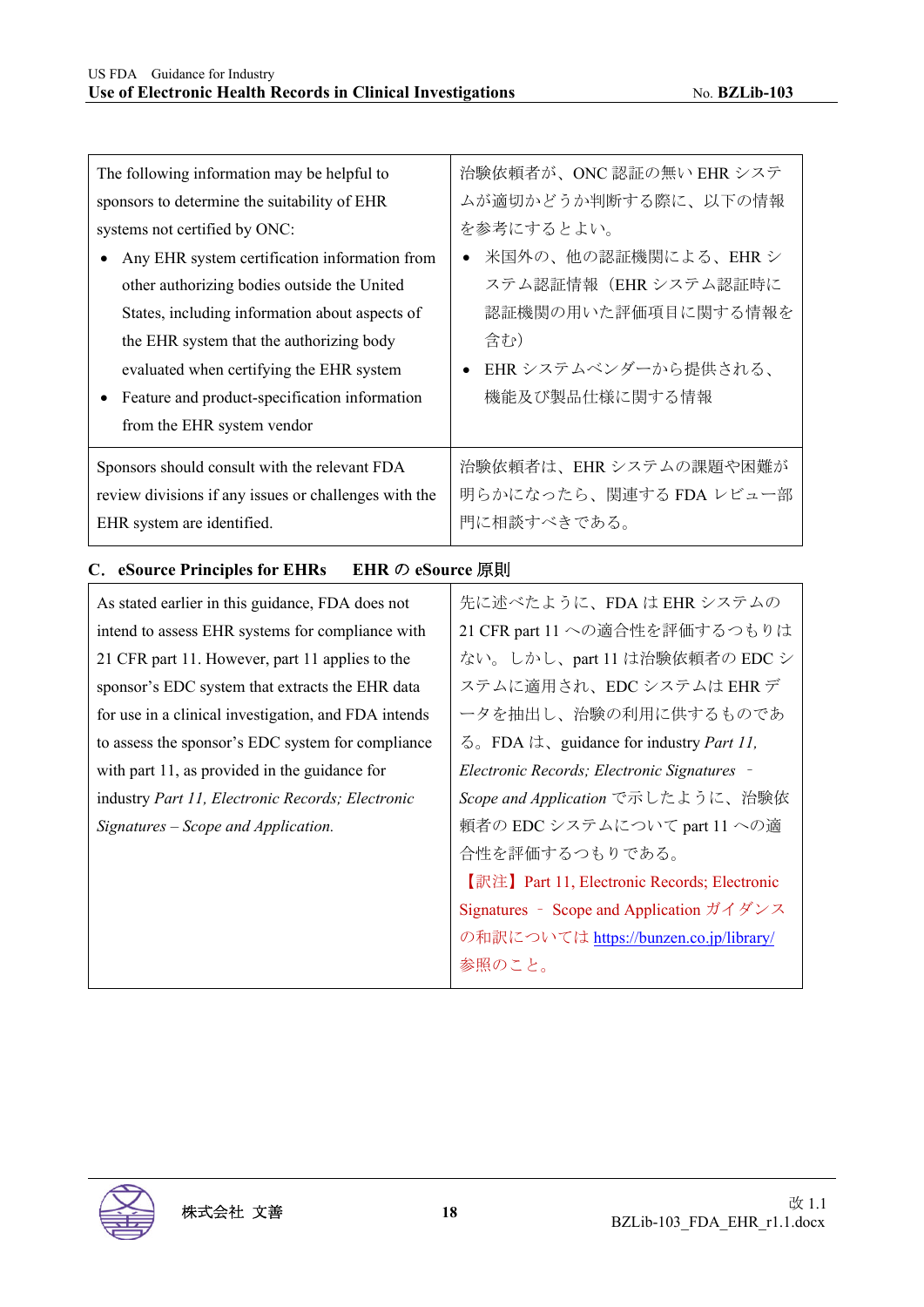#### *1*.*Data Originator* データ発生源

| For the purposes of recordkeeping, audit trails, and         | 記録取得、監査証跡、及び査察で利用できる                |
|--------------------------------------------------------------|-------------------------------------|
| inspection, each electronic data element should be           | ように、電子データ要素は「データ発生源」                |
| associated with a <i>data originator</i> . The EHR is        | と関連付けられるべきである。治験の過程で                |
| identified as the data originator for EHR data               | 収集された EHR データ要素のデータ発生源は             |
| elements gathered during the course of a clinical            | EHR であると考えられる <sup>18</sup> 。治験依頼者に |
| investigation. <sup>18</sup> Identifying the EHR as the data | は、患者の EHR 情報に関与したすべてのユー             |
| originator may be sufficient because sponsors are            | ザについて詳細を知ることは期待されていな                |
| not expected to know details about all users who             | いため、〔EHRの先にあるデータ発生源を特               |
| contribute information to the patient's EHR.                 | 定する必要はなく、〕EHRをデータ発生源と               |
|                                                              | するだけで十分ある。                          |

#### *2*.*Data Modifications* データ修正

After data are transmitted to the eCRF, the clinical investigator or delegated study personnel should be the only individuals authorized to make modifications or corrections to the data. Modified and corrected data elements should have data element identifiers that reflect the date, time, data originator, and the reason for the change. Modified and corrected data should not obscure previous entries. Clinical investigators should review and electronically sign the completed eCRF for each study participant before data are archived or submitted to FDA. If modifications are made to the eCRF after the clinical investigator has already signed the eCRF, the changes should be reviewed and approved by the clinical investigator. Use of electronic signatures for records that are subject to 21 CFR part 11 must comply with relevant requirements in that regulation (see 21 CFR 11.2).

データが eCRF に送信された後、データを修 正又は訂正する権限は、治験責任医師、又は 権限移譲された治験関係者に限定しなければ ならない。修正・訂正されたデータ要素に は、日付、時間、データ発生源、及び変更の 理由が含まれるべきである。データを修正・ 訂正することにより、以前のデータが分から なくなってはいけない。 治験責任医師は、デ ータがアーカイブされる前、又は FDA に提出 される前に、治験参加者毎に完全な eCRF を レビューしてから、電子的に署名すべきであ る。治験責任医師が eCRF に署名した後で eCRF が修正された場合は、その変更につい て治験責任医師によるレビュー・承認を得る 必要がある。21 CFR part 11 の対象となる記録 に電子署名を行った場合は、その規制の該当 要件 (21 CFR 11.2 参照) を遵守しなければな らない。

<sup>18</sup> See footnote 11. 脚注 11 参照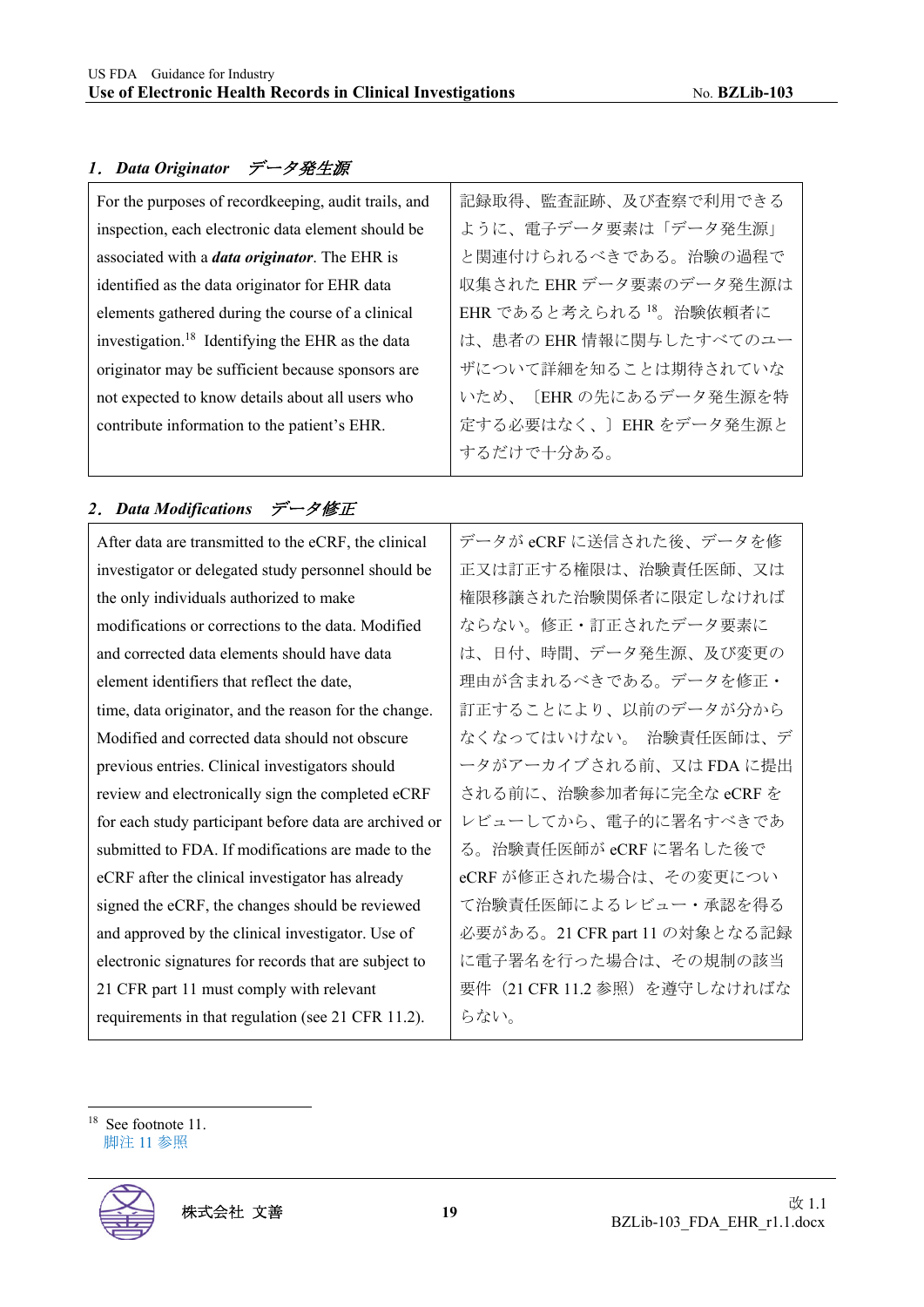#### **D**.**Blinded Study Designs** 盲検の設計

| When the study design is blinded, sponsors should      | 治験を盲検化するよう設計されている場合、    |
|--------------------------------------------------------|-------------------------|
| consider whether the use of interoperable EHR and      | 治験依頼者は、相互運用性の有る EHR システ |
| EDC systems has any potential to unblind the           | ムと EDC システムの利用が盲検性を損なう可 |
| treatment allocation. If a potential for unblinding is | 能性がないかどうかを検討すべきである。盲    |
| identified, sponsors should determine whether the      | 検性が損なわれる可能性が確認された場合、    |
| use of interoperable systems is appropriate or         | 治験依頼者は、相互運用性の有るシステムを    |
| whether other appropriate controls should be in        | 利用することが適切か、盲検性を維持するた    |
| place to prevent unblinding.                           | めの他の適切な管理を行うべきか、を判断す    |
|                                                        | べきである。                  |

### **E**.**Informed Consent** インフォームドコンセント

| When informed consent is required, the consent                 | インフォームドコンセントが必要な場合、イ                 |
|----------------------------------------------------------------|--------------------------------------|
| must include a statement describing the extent, if             | ンフォームドコンセントに被験者を特定する                 |
| any, to which confidentiality of records identifying           | 記録の機密性を維持する程度を記述しなけれ                 |
| the subject will be maintained $(21 \text{ CFR } 50.25(a)(5))$ | ばならない(21 CFR 50.25(a)(5))。また〔イン      |
| and should identify entities, such as health care              | フォームドコンセントで〕治験に関連して患                 |
| providers, clinical investigators, sponsors, contract          | 者の EHR にアクセスする可能性のある組織               |
| research organizations, study monitors, and                    | (医療治験責任医師、治験依頼者、契約研究                 |
| regulatory agencies who may gain access to the                 | 機関、治験モニタ、規制当局、等)を特定す                 |
| patient's electronic health record relating to the             | る必要がある <sup>19</sup> 。また、FDA が同意プロセス |
| clinical investigation. <sup>19</sup> In addition, the consent | の記録を査察対象とする可能性がある(21 CFR             |
| process must also note the possibility that FDA may            | 50.25(a)(5))ことから、「FDA が記録にアクセ        |
| inspect records $(21 \text{ CFR } 50.25(a)(5))$ and should not | スするために被験者の許可を得る必要があ                  |
| state or imply that FDA needs permission from the              | る」と明記・示唆してはならない。HIPAAの               |
| subject for access to the records. Please note that,           | プライバシー規則の下で、FDAは誰の許可を                |
| under the Health Insurance Portability and                     | 得ることなく医療情報を含む記録を査察する                 |
| Accountability Act (HIPAA) privacy rule, FDA                   | ことができることに留意すること (45 CFR              |
| does not need permission to inspect records                    | 164.512 参照)。FDA は、治験記録を調べる           |
| containing health information (see 45 CFR 164.512).            | ことができ、例えば治験責任医師が治験実施                 |
| FDA may inspect study records, for example, to                 | 計画書を順守しているか、治験依頼者が報告                 |
| assess investigator compliance with the study                  | したデータが妥当か、を評価するであろう。                 |
| protocol and validity of the data reported by the              |                                      |
| sponsor.                                                       |                                      |

<sup>19</sup> For more information, see the draft guidance for IRBs, clinical investigators, and sponsors Informed Consent

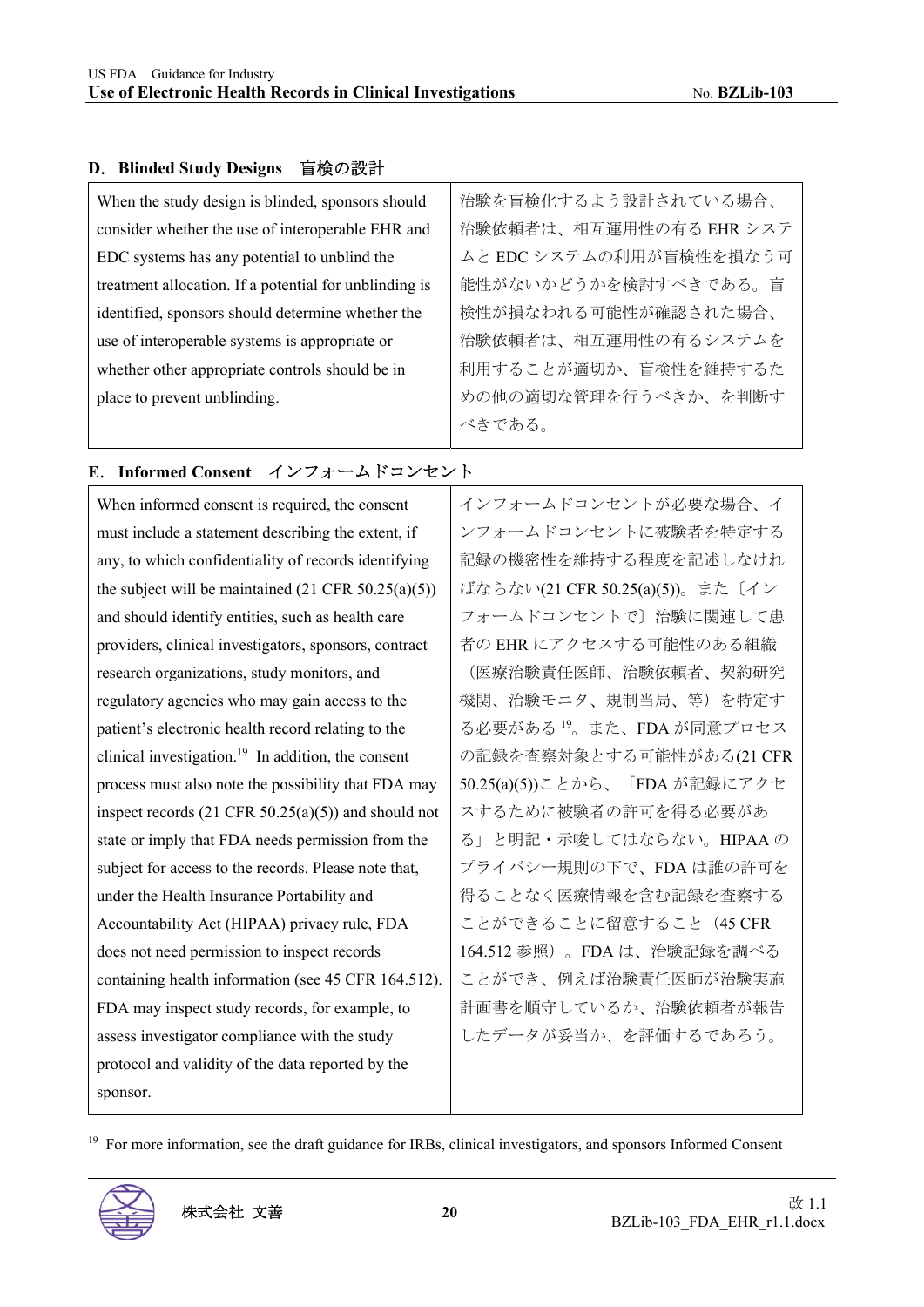| Under section $704(a)(1)$ of the Federal Food, Drug,   | Federal Food, Drug, and Cosmetic Act(21 USC     |
|--------------------------------------------------------|-------------------------------------------------|
| and Cosmetic Act (21 U.S.C. 374(a)(1)), FDA may        | 374(a)(1))の 704(a)(1)に基づき、FDA は治験に              |
| inspect and copy records relating to the clinical      | 関する記録を査察し、コピーすることができ                            |
| investigation (see 21 CFR 312.58(a), 312.68, and       | (21 CFR 312.58、312.68 及び 812.145(b)参<br>$\zeta$ |
| 812.145(b)). FDA generally will not copy records       | 照)。一般的に FDA が被験者の名前を含む記                         |
| that include the subject's name unless there is reason | 録をコピーすることはないが、記録が調査し                            |
| to believe the records do not represent the actual     | た実際のケースや得られた結果と合わないと                            |
| cases studied or results obtained. When FDA            | 信ずる根拠がある場合はその限りではない。                            |
| requires subject names, FDA will treat such            | 被験者の名前を要求した場合、FDAはそれら                           |
| information as confidential. On rare occasions, FDA    | の情報を機密情報として取り扱う。ごくまれ                            |
| may be required to disclose this information to third  | であるが、FDA が裁判所などの第三者に開示                          |
| parties, such as to a court of law (see 21 CFR         | することを要求されることがある (21 CFR                         |
| $20.63(a)$ and $20.83(a)$ and (b)). Therefore, the     | 20.63(a)及び 20.83(a)及び(b)を参照)。従っ                 |
| consent process should not promise or imply            | て、同意プロセスにおいて、FDA による絶対                          |
| absolute confidentiality by FDA.                       | 的な機密保持を約束・示唆してはならない。                            |
| For systems that are interoperable or fully            | 相互運用性の有る場合、又は完全に統合され                            |
| integrated, sponsors and clinical investigators should | ている場合、治験依頼者及び治験責任医師                             |
| have a detailed understanding of data flow and data    | は、データフロー及びデータ可視性について                            |
| visibility to allow for a clear description in the     | 詳細に理解したうえで、誰が患者のデータへ                            |
| informed consent of the parties granted access to the  | アクセスできるのかをインフォームドコンセ                            |
| patient's data.                                        | ントに明記すべきである。                                    |

詳細については draft guidance for IRBs, clinical investigators, and sponsors Informed Consent

Information Sheet を参照のこと。最終化された場合、このガイダンスは FDA の最新の考え方を示すものとな る。



Information Sheet. When final, this guidance will represent FDA's current thinking on this topic.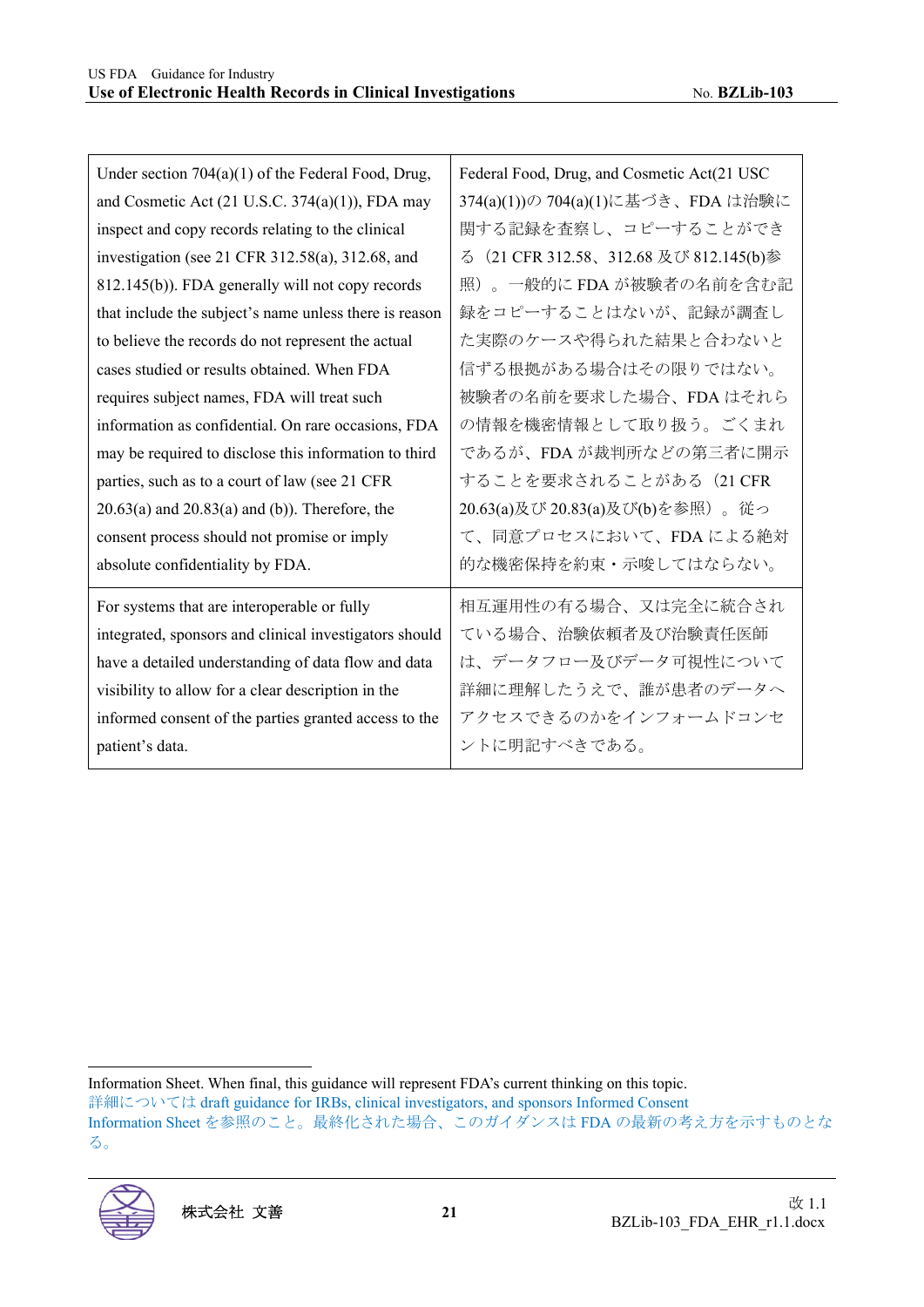|                 | VI. INSPECTION, RECORDKEEPING, AND RECORD RETENTION REQUIREMENTS |
|-----------------|------------------------------------------------------------------|
| 査察、記録取得、記録保管の要件 |                                                                  |

| FDA must have access to records and may inspect                      | FDA は記録               |
|----------------------------------------------------------------------|-----------------------|
| and copy all records pertaining to a clinical                        | 21 CFR 312.6          |
| investigation in accordance with 21 CFR 312.62,                      | に従って、汁                |
| 312.68, 812.140, and 812.145. All relevant                           | 察し、コピー                |
| information in the EHR pertaining to the clinical                    | る EHR にあ              |
| investigation must be made available to FDA for                      | FDA がレビ:              |
| review upon request (21 CFR 312.62(b), 312.68,                       | ならない (2)              |
| $812.140(a)$ , and $812.145$ . <sup>20</sup> This information should | 812.140(a), $\bar{D}$ |
| be made available and viewable to FDA as original                    | は、EHR 内の              |
| records in the EHR or as <i>certified copies</i> . During an         | き複写」とし                |
| inspection, FDA may also request other paper or                      | べきである。                |
| electronic records to support data in the eCRF (e.g.,                | ータを裏付け                |
| case histories, other data pertaining to the clinical                | 求する場合も                |
| investigation) (see 21 CFR 312.62(b), 312.68,                        | 験に関連する                |
| 812.140(a)(3), and 812.145). In addition, FDA may                    | 312.68, 812.14        |
| request to review the EHR audit trail information                    | らに、FDAI               |
| during inspection.                                                   | 報をレビュー                |
|                                                                      |                       |

FDA は記録へアクセスできなければならず、 2、312.68、812.140 及び 812.145 に従って、治験に関連するすべての記録を査 察し、コピーすることができる。治験に関す るすべての関連情報は、要求時、 ューできるよう提示されなければ 1 CFR 312.62(b), 312.68,  $20(312.145)$   $20(200)$  これらの情報 は、EHR 内のオリジナル記録、又は「保証付 き複写」として FDA に提示し、閲覧に供する 査察中に、FDA は、eCRF のデ ータを裏付ける、紙又は電子の他の記録を要 求する場合もある(例えば、症例履歴等の治  $(5\tilde{\tau} - \tilde{\tau})$  (21 CFR 312.62(b), 312.68, 812.140(a)(3), 及び 812.145 参照)。さ ま、査察中に EHR の監査証跡情 -することを要求することもあ る。

IND のもとで行われない国外の治験において、必要な記録が提示できない場合、FDA は IND 又は marketing approval 申請の根拠資料として、調査データを受け付けることはできないかもしれない。記録が存在して も、海外の法律により禁じられているために、治験依頼者又は申請者が FDA に開示できないのであれば、 治験依頼者又は申請者はこの要件の免除を願い出ることができる(21 CFR 312.120(c))。FDA が開示されない データをもとに意思決定するためには、治験依頼者は、FDA と代替的なバリデーション手順を合意する必 要があるであろう。詳細については guidance for industry and FDA staff *FDA Acceptance of Foreign Clinical Studies Not Conducted Under an IND — Frequently Asked Questions* を参照のこと。



<sup>&</sup>lt;sup>20</sup> If the necessary records are not available for a foreign clinical study that is not conducted under an IND, FDA may not accept the study data in support of an IND or an application for marketing approval. If the records exist but a sponsor or an applicant cannot disclose them to FDA because such disclosure is prohibited by applicable foreign law, the sponsor or applicant may seek a waiver of this requirement  $(21 \text{ CFR } 312.120(c))$ . For FDA to rely on such data that cannot be disclosed, the sponsor and FDA would need to agree on an alternative validation procedure. For more information, see the guidance for industry and FDA staff *FDA Acceptance of Foreign Clinical Studies Not Conducted Under an IND — Frequently Asked Questions*.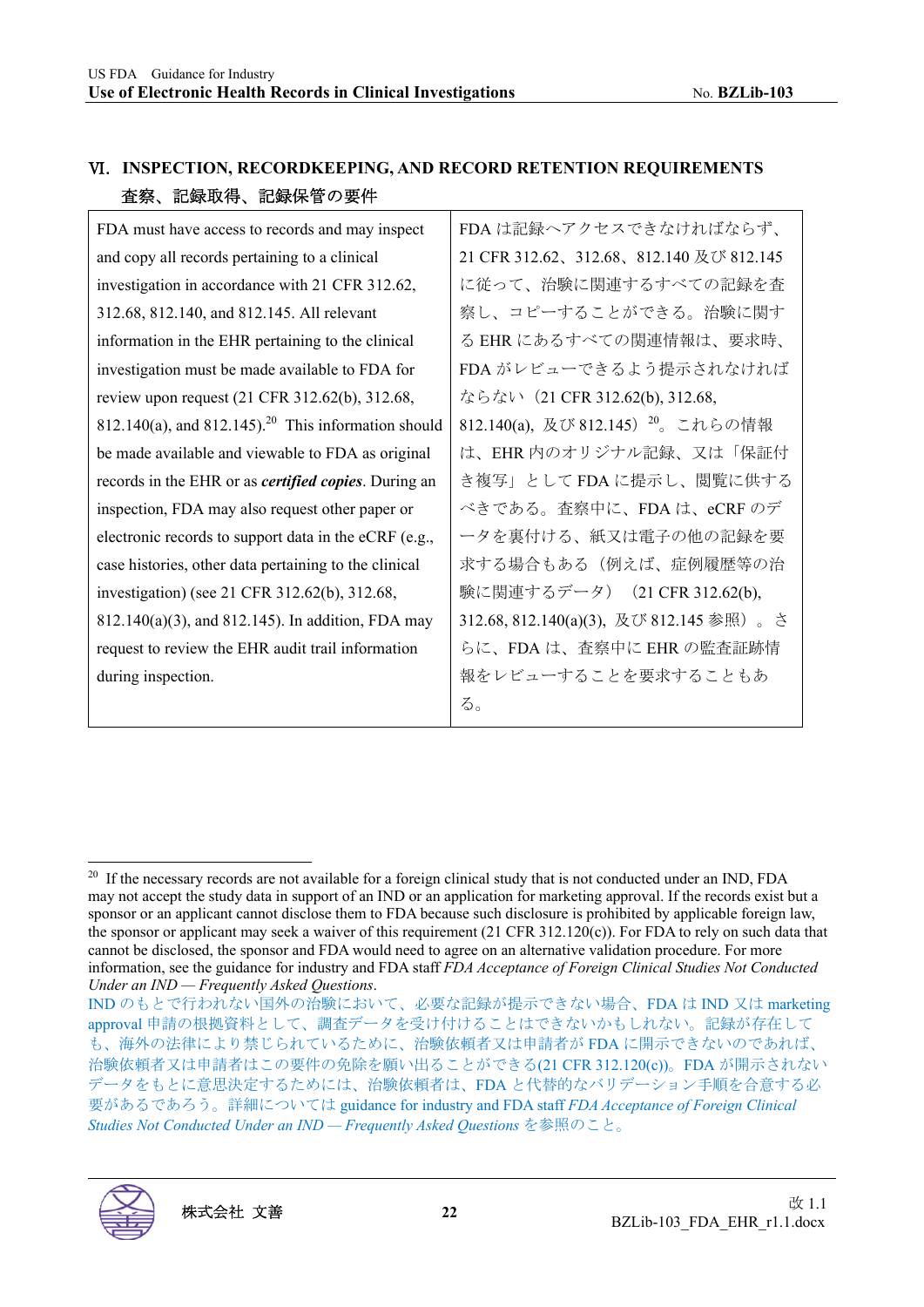| Clinical investigators must retain all paper and                                                                                                                                                                                                                                                                                                                                                                                                                                                                                                 | 治験責任医師は、21 CFR 312.62(c)及び                                                                                                                                                                                                                                                                        |
|--------------------------------------------------------------------------------------------------------------------------------------------------------------------------------------------------------------------------------------------------------------------------------------------------------------------------------------------------------------------------------------------------------------------------------------------------------------------------------------------------------------------------------------------------|---------------------------------------------------------------------------------------------------------------------------------------------------------------------------------------------------------------------------------------------------------------------------------------------------|
| electronic source documents (e.g., originals or                                                                                                                                                                                                                                                                                                                                                                                                                                                                                                  | 812.140(d)の順守のために維持することが求め                                                                                                                                                                                                                                                                        |
| certified copies) and records as required to be                                                                                                                                                                                                                                                                                                                                                                                                                                                                                                  | られるすべての紙及び電子の原資料(オリジ                                                                                                                                                                                                                                                                              |
| maintained in compliance with 21 CFR 312.62(c)                                                                                                                                                                                                                                                                                                                                                                                                                                                                                                   | ナル又は保証付き複写)を保管しなければな                                                                                                                                                                                                                                                                              |
| and 812.140(d).                                                                                                                                                                                                                                                                                                                                                                                                                                                                                                                                  | らない。                                                                                                                                                                                                                                                                                              |
| For human drugs and biological products,<br>٠<br>clinical investigators must retain all records<br>(e.g., including case histories and other EHR<br>data pertaining to a clinical investigation), as<br>required by 21 CFR part 312, for 2 years<br>following the date a marketing application is<br>approved for the drug for the indication for<br>which it is being investigated or, if no<br>application is to be filed or if the application is                                                                                             | 人薬・生物製剤については、臨床研究者<br>$\bullet$<br>は、21 CFR part 312 に従い、すべての記録<br>(例えば、症例履歴及びその他の治験に関<br>連する EHR データを含む)を保管しなけ<br>ればならない。その期間は、marketing<br>application が、申請された効能について承<br>認された日から2年間である。申請が行わ<br>れないか、又は申請された効能について承<br>認されない場合は、調査が中止され、FDA                                                     |
| not approved for such indication, until 2 years                                                                                                                                                                                                                                                                                                                                                                                                                                                                                                  | に通知されてから2年が経過するまでであ                                                                                                                                                                                                                                                                               |
| after the investigation is discontinued and FDA                                                                                                                                                                                                                                                                                                                                                                                                                                                                                                  | る。                                                                                                                                                                                                                                                                                                |
| is notified.                                                                                                                                                                                                                                                                                                                                                                                                                                                                                                                                     |                                                                                                                                                                                                                                                                                                   |
| For medical devices, an investigator or sponsor<br>must maintain all records, including EHRs<br>relating to the investigation, as required by 21<br>CFR 812.140(d), during the investigation and<br>for 2 years after the latter of the following two<br>dates:<br>$\Diamond$ The date on which the investigation is<br>terminated or completed<br>The date that the records are no longer<br>✧<br>required for the purposes of supporting a<br>premarket approval application or a notice<br>of completion of a product development<br>protocol | 医療機器の場合、治験責任医師又は治験依<br>$\bullet$<br>頼者は、調査中に 21 CFR 812.140(d)に従<br>い、調査に関連する EHR を含むすべての<br>記録を、調査期間中を通じて、及び以下の<br>うち遅い方の日付まで保管しなければなら<br>ない。<br>◆ 調査を中止又は完了した日付<br>premarket approval application、又は<br>✧<br>notice of completion of a product<br>development protocol の根拠資料として<br>の保管が不要になった日付 |

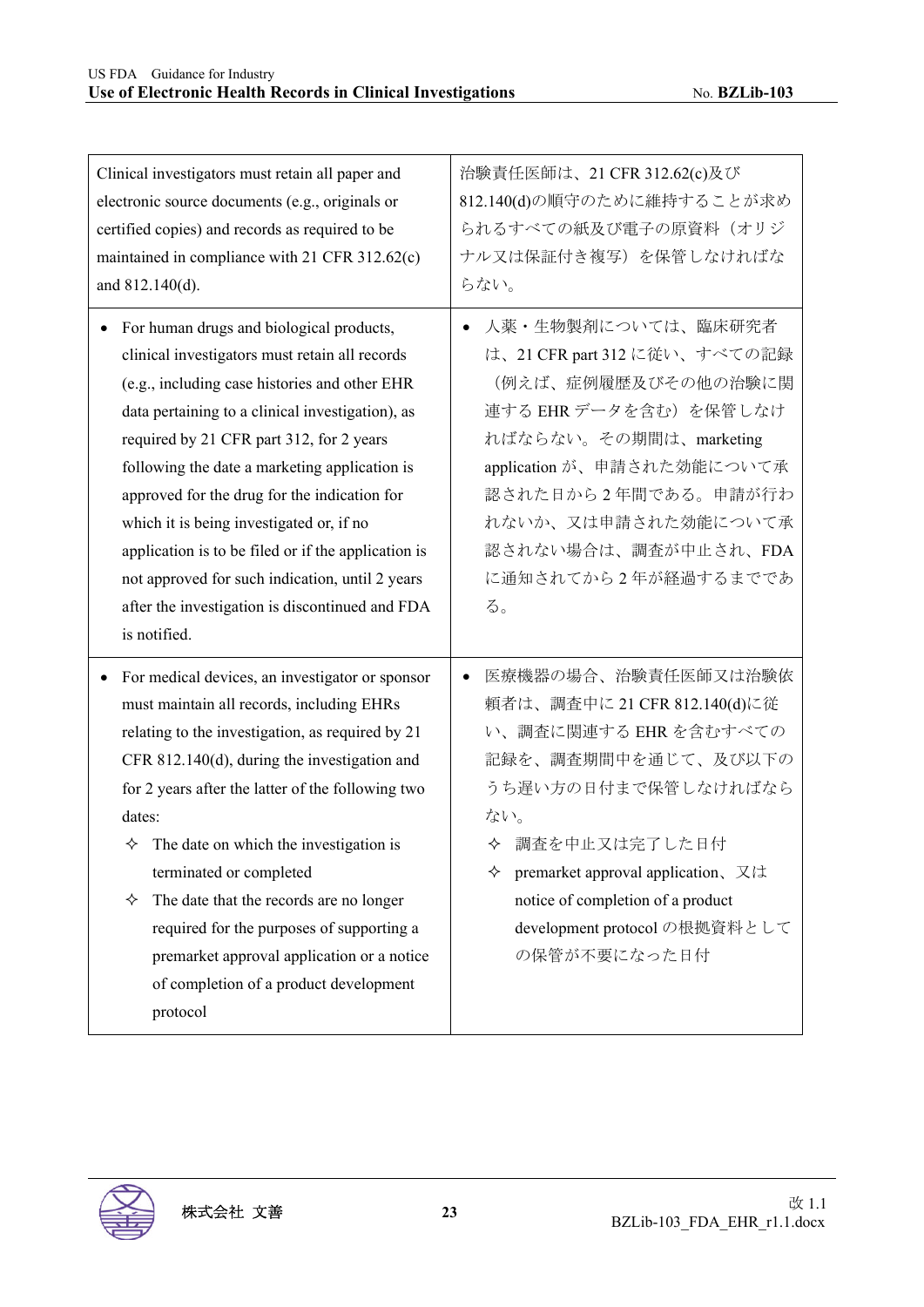#### **GLOSSARY** 用語集

| <b>Audit Trail — Documentation that allows</b>                                                                                                                                                                                                                                                                                                       | 監査証跡 – 事実経過の再現を可能とする文                                                                                                                    |
|------------------------------------------------------------------------------------------------------------------------------------------------------------------------------------------------------------------------------------------------------------------------------------------------------------------------------------------------------|------------------------------------------------------------------------------------------------------------------------------------------|
| reconstruction of the course of events.                                                                                                                                                                                                                                                                                                              | 書。                                                                                                                                       |
| <b>Certified Copy</b> $-A$ copy (irrespective of the type of                                                                                                                                                                                                                                                                                         | 保証付き複写 – オリジナル記録の (媒体の種                                                                                                                  |
| media used) of the original record that                                                                                                                                                                                                                                                                                                              | 類に依らない)複写物で、(日付入り署名又は                                                                                                                    |
| has been verified (i.e., by a dated signature or by                                                                                                                                                                                                                                                                                                  | バリデートされたプロセスを経て作成されたこ                                                                                                                    |
| generation through a validated process) to have                                                                                                                                                                                                                                                                                                      | とにより)オリジナルと同じ情報(コンテキス                                                                                                                    |
| the same information, including data that describe the                                                                                                                                                                                                                                                                                               | ト、内容、構造を説明するデータを含む)を持                                                                                                                    |
| context, content, and structure, as the original.                                                                                                                                                                                                                                                                                                    | つことが検証されたもの。                                                                                                                             |
| <b>Data Element</b> — A single observation associated<br>with a subject in a clinical study. Examples<br>include birth date, white blood cell count, pain<br>severity measure, and other clinical observations<br>made and documented during a study.                                                                                                | データ要素 – 治験において被験者に関して取<br>得した1つの所見である。例えば生年月日、白<br>血球数、痛みの重症度の測定、等の治験中に得<br>られ、記録される治験の所見である。                                            |
| Data Originator - An origination type associated                                                                                                                                                                                                                                                                                                     | データ発生源 - 各データ要素の発生源のタイ                                                                                                                   |
| with each data element that identifies the source of                                                                                                                                                                                                                                                                                                 | プであり、eCRF のデータ要素がどこから入力                                                                                                                  |
| the data element's capture in the eCRF. This could be                                                                                                                                                                                                                                                                                                | されたかを明らかにするものである。データ発                                                                                                                    |
| a person, a computer system, a device, or an                                                                                                                                                                                                                                                                                                         | 生源は、データ要素を CRF に入力、変更、伝                                                                                                                  |
| instrument that is authorized to enter, change, or                                                                                                                                                                                                                                                                                                   | 送することを許可された人、コンピュータシス                                                                                                                    |
| transmit data elements into the eCRF (also,                                                                                                                                                                                                                                                                                                          | テム、機器、又は装置である(又は、作成者と                                                                                                                    |
| sometimes known as an author).                                                                                                                                                                                                                                                                                                                       | も呼ばれる)。                                                                                                                                  |
| Electronic Case Report Form (eCRF) -<br>An auditable electronic record of information that<br>generally is reported to the sponsor on each trial<br>subject, according to a clinical investigation protocol.<br>The eCRF enables clinical investigation data to be<br>systematically captured, reviewed, managed, stored,<br>analyzed, and reported. | 電子症例報告書 (eCRF) - 治験実施計画書に<br>従って治験依頼者に報告される、監査可能な、<br>一般に各被験者に関する電子情報記録。 eCRF<br>は、治験データを体系的に収集し、レビュー<br>し、管理し、保存し、分析し、報告することを<br>可能にする。 |
| Electronic Data Capture (EDC) systems -                                                                                                                                                                                                                                                                                                              | 電子データキャプチャ (EDC) システム - 治                                                                                                                |
| Electronic systems designed to collect and manage                                                                                                                                                                                                                                                                                                    | 験データを電子形式で収集及び管理するように                                                                                                                    |
| clinical trial data in an electronic format.                                                                                                                                                                                                                                                                                                         | 設計された電子システム。                                                                                                                             |

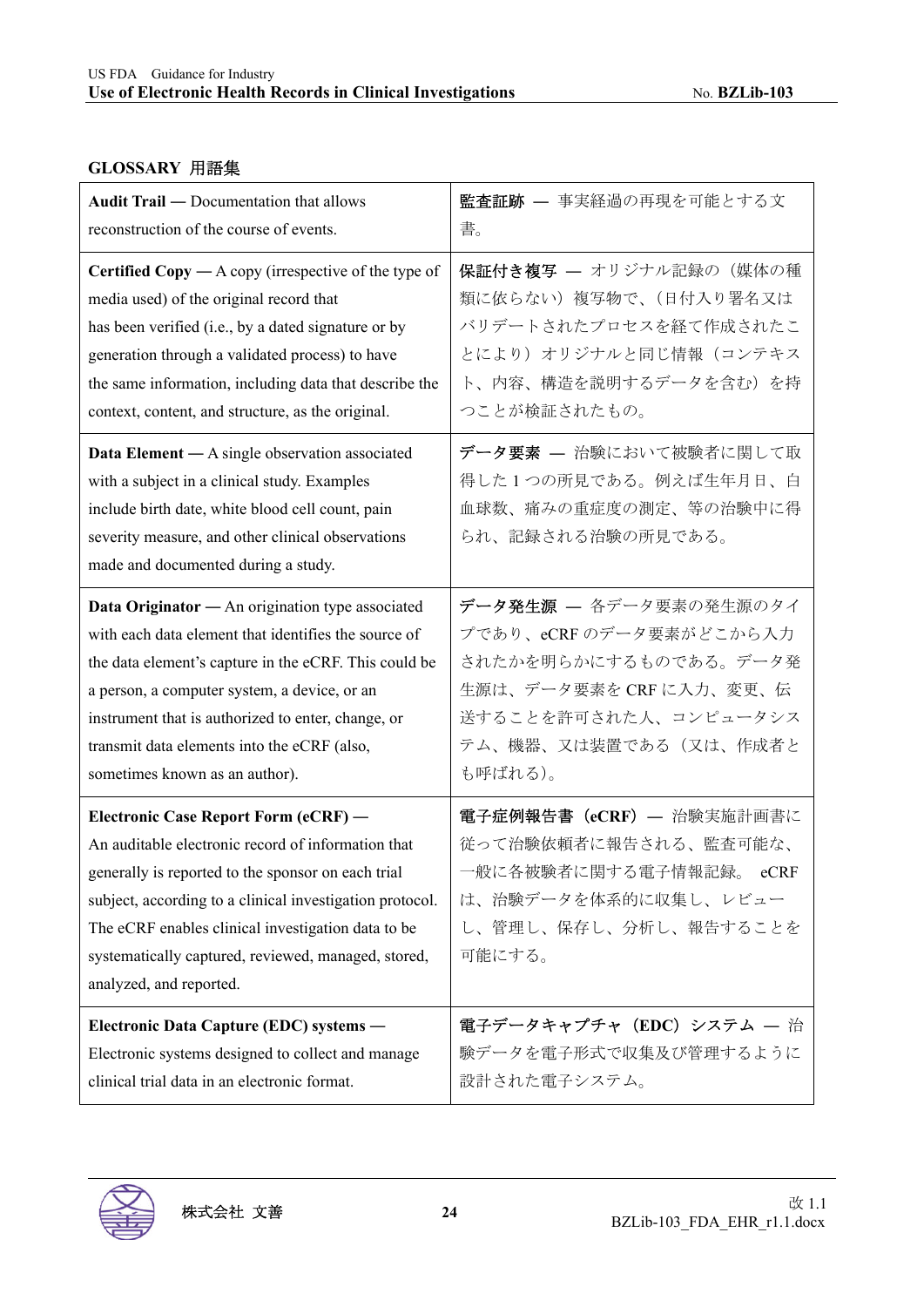| Electronic Health Record (EHR) $-$ EHR $\triangleright$ |
|---------------------------------------------------------|
| ステム内にある個々の患者記録の意味で用い                                    |
| る。個別の EHR の典型的な例としては、患者                                 |
| の治療歴、診断、治療計画、予防接種、アレル                                   |
| ギー、放射線画像、薬局記録、検査・試験結果                                   |
| 等がある。本ガイダンスでは、広義の EHR シ                                 |
| ステムの定義を用い、様々なタイプの EHR や                                 |
| EHRシステムを範囲に含めており、他のガイ                                   |
| ダンス文書における EHR の定義と一致しない                                 |
| 場合がある。                                                  |
| 電子健康記録 (EHR) システム – 患者個人の                               |
| 健康記録を持つ電子的なプラットフォーム。                                    |
| EHR は一般的に医療ケア提供者、医療ケア組                                  |
| 織及び医療ケア機関により維持管理され、医療                                   |
| ケアの提供に用いられる。EHRシステムは、                                   |
| 医療機器及び医療ケア情報と患者の医療ケアに                                   |
| 係わる複数の医療ケア提供者からリアルタイム                                   |
| に得られる電子的な情報を統合する目的で用い                                   |
| ることもある。                                                 |
| 電子原データ – 最初に電子形式で記録された                                  |
| データ。                                                    |
| 相互運用性 - 2つ以上の製品、技術又はシス                                  |
| テムが互いに情報をやり取りし、ユーザが特別                                   |
| な努力をせずともその情報を利用することので                                   |
| きる能力。                                                   |
|                                                         |
|                                                         |